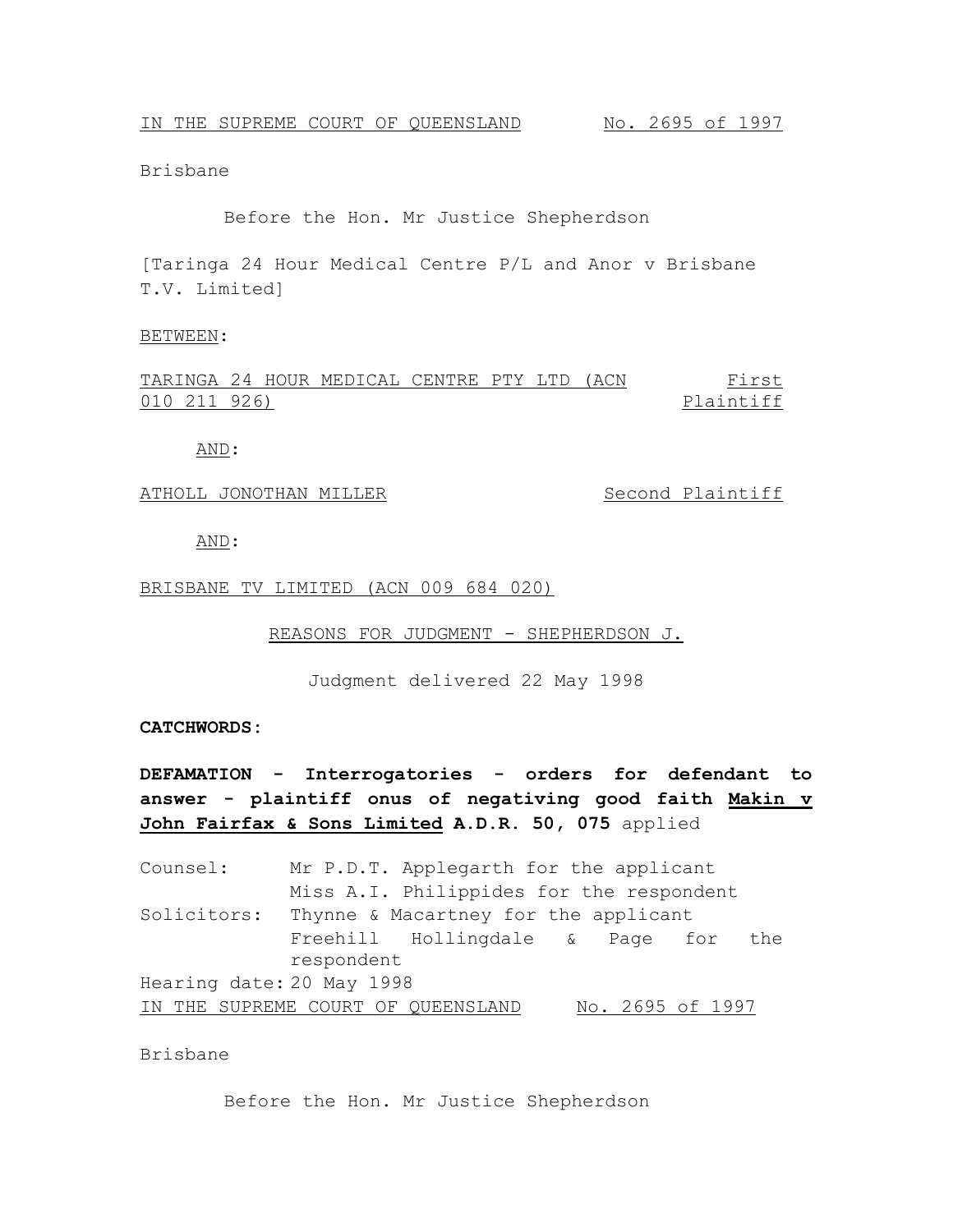[Taringa 24 Hour Medical Centre P/L and Anor v Brisbane T.V. Limited]

### BETWEEN:

TARINGA 24 HOUR MEDICAL CENTRE PTY LTD (ACN 010 211 926) First Plaintiff

AND:

## ATHOLL JONOTHAN MILLER Second Plaintiff

AND:

## BRISBANE TV LIMITED (ACN 009 684 020) Defendant

#### REASONS FOR JUDGMENT - SHEPHERDSON J.

Judgment delivered 22 May 1998

The plaintiffs have applied for orders that they be given leave to deliver interrogatories to the defendant and that the plaintiff do answer certain of those interrogatories which are named in the summons. The summons was issued on 14 May 1998 and was heard on 20 May 1998, on which latter date I gave leave to file an amended summons.

After the summons was issued and before the hearing began the defendant had agreed that of the interrogatories numbered as listed in the summons it would answer interrogatories numbers  $2(a)$  to  $2(e)$  (both inclusive), 4 and 9 and by the start of the hearing had agreed to answer interrogatory No. 3(a).

A copy of the interrogatories is attached by way of schedule to these reasons. The interrogatories still in issue can be read from the schedule. Later in these reasons I shall identify the interrogatories still in issue.

Before I turn to them, I set out the background to the application - that background appears in the unchallenged affidavit evidence of Douglas Paul Spence the solicitor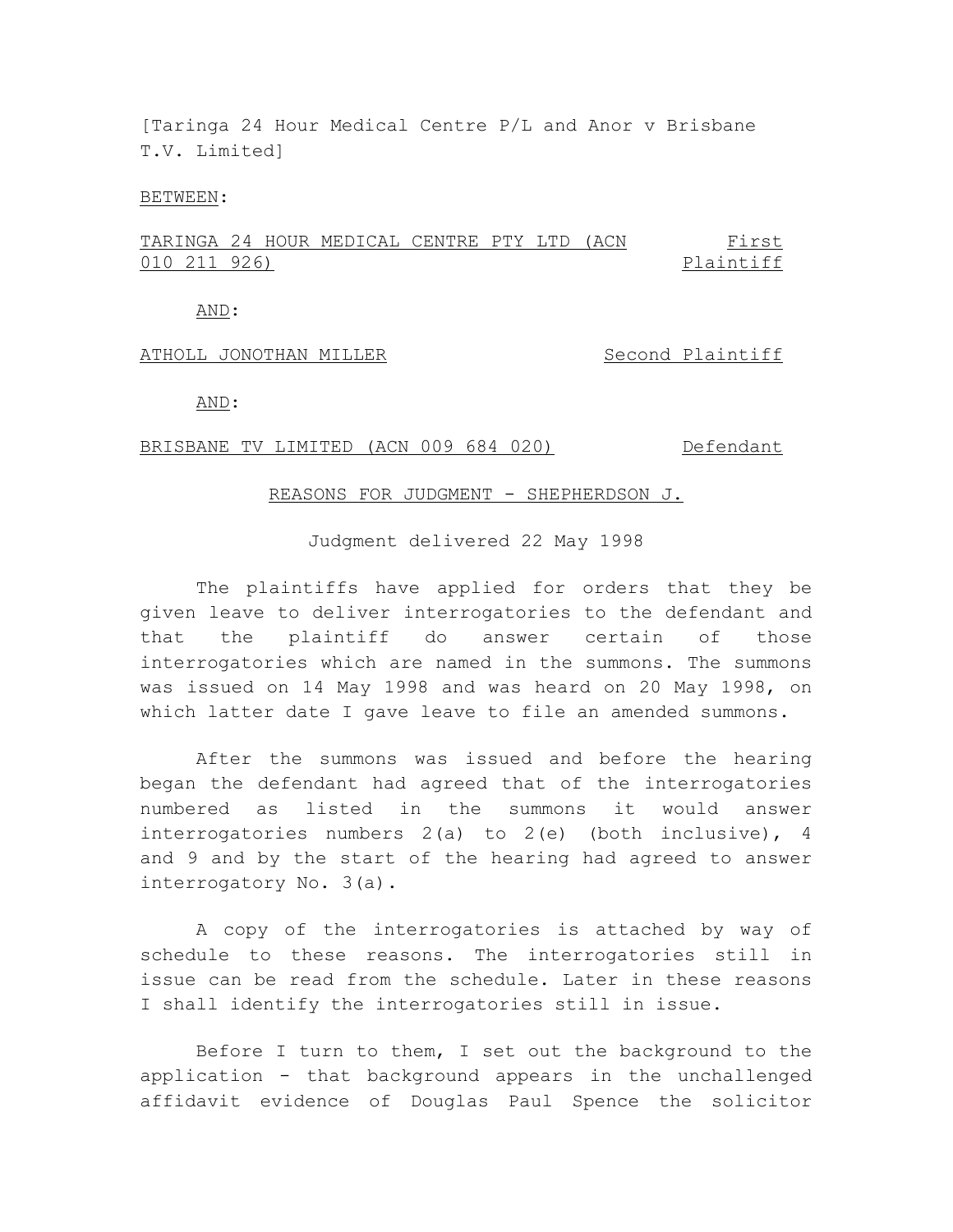having charge of this action on behalf of the plaintiffs. The plaintiffs have claimed damages including aggravated and exemplary damages against the defendant which is the operator of Channel 7 Brisbane. The action arises out of the telecasting on numerous occasions prior to and on 20 March 1997 of a promotion for the "Today Tonight" programme and the telecast on 20 March 1997 as part of the "Today Tonight" programme of a story about how patients go from doctor to doctor collecting dangerous drugs.

The promotion contained the following words:-

"*Announcer: On Today Tonight ...It's just too easy. From doctor to doctor Woman: I've took up to 180 pills*

*Announcer: Collecting dangerous drugs*

*Doctor: There are doctors who actively encourage it*

*Announcer: Wasting millions. The Brisbane doctors letting it happen. Today Tonight*."

Pleadings have been delivered. An amended statement of claim was delivered on 22 July 1997 and transcripts of the telecast of 20 March 1997 appear as schedule A to the statement of claim and as annexure A to an amended defence which was delivered on 18 July 1997. A reply was delivered on 25 July 1997.

The evidence before me shows that the case which the plaintiffs seek to establish at trial is that on the pretext of providing an example of the occurrence of "doctor shopping" the defendant, by use of a hidden camera, recorded a consultation which its "researcher" one Erina Flessas, had with the second plaintiff and which took place on the premises of the first plaintiff on 19 March 1997. The plaintiffs' case is that Ms Flessas took part in a normal consultation in which she was asked about her history, in which she was examined and in which she was given appropriate advice about possible changes to her life style and that, in the circumstances, the second plaintiff appropriately prescribed to her Normison tablets with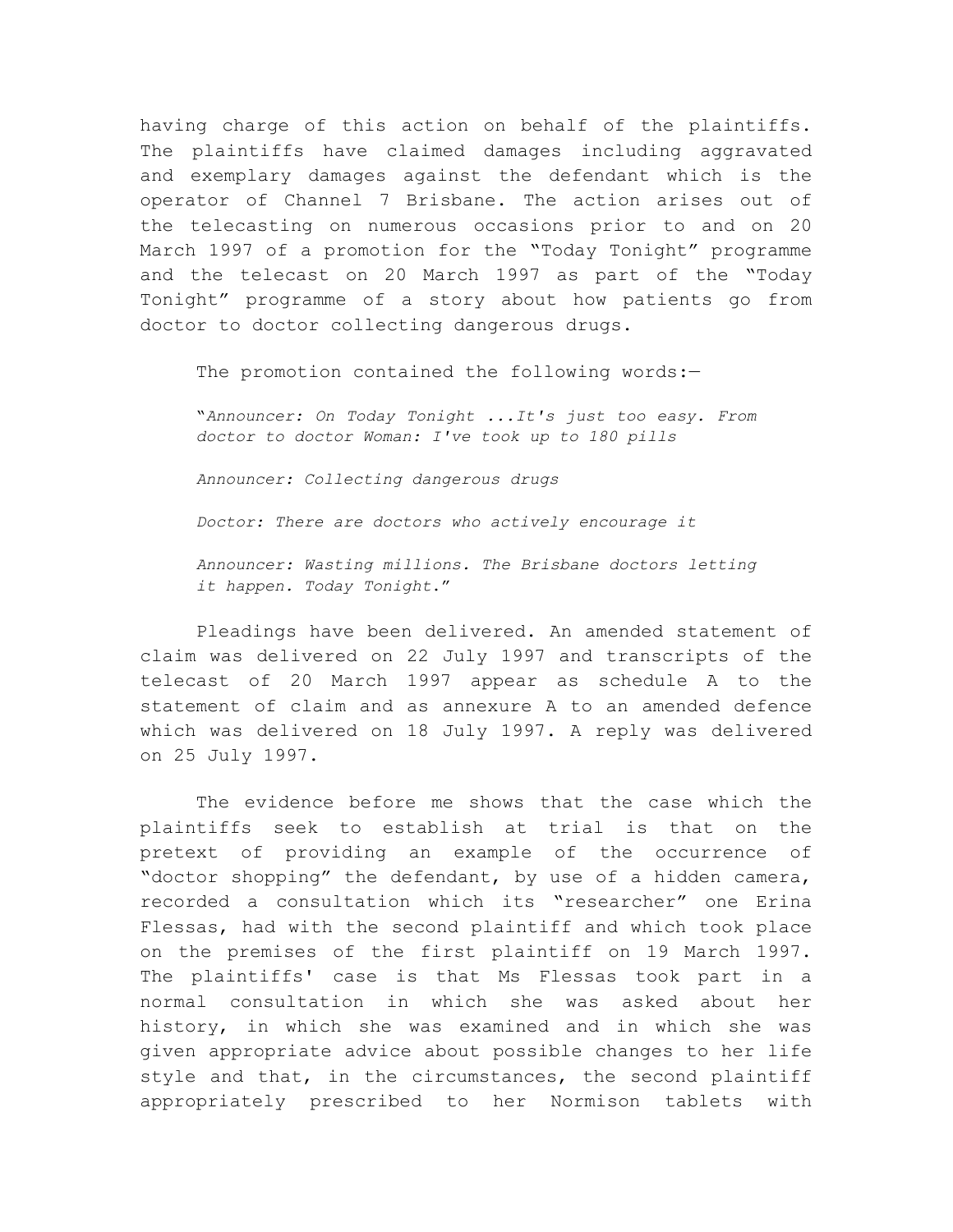appropriate directions as to their usage. The plaintiffs' case is that the secretly filmed tape was selectively edited and gave the impression that the second plaintiff prescribed such tablets within seconds of Ms Flessas presenting herself. The plaintiffs' solicitor in his affidavit has said by way of example that the unedited tape records the second plaintiff stating, in the course of enquiring about the "patient's history":

"*I can get you to sleep at night, that's not hard with tablets, but what's keeping you awake, where's the problem, where's the stress, what's happening, why are there tears occasionally*."

According to the allegations in the schedules to the statement of claim the defendant edited this passage so that the second plaintiff is recorded as saying:—

"*I can get you to sleep at night that's not hard with tablets*."

In addition, it is alleged that the tape was edited so that it appears that the second plaintiffs words "we'll give you some Normison to try and help you to sleep" occurred within seconds of the "patient" complaining of "feeling very tired having a lot of trouble sleeping".

The defendant has pleaded substantive defences of qualified privilege and in reply the plaintiffs allege and propose to prove at trial that the promotion and the telecast were made with an absence of good faith in that:—

- "(a) the defamatory imputations published concerning the plaintiffs were not relevant to the matters the existence of which may excuse the publication in good faith of defamatory matter;
- (b) the manner and extent of the broadcast was excessive;
- (c) the defendant was actuated by ill-will or by some other improper motive;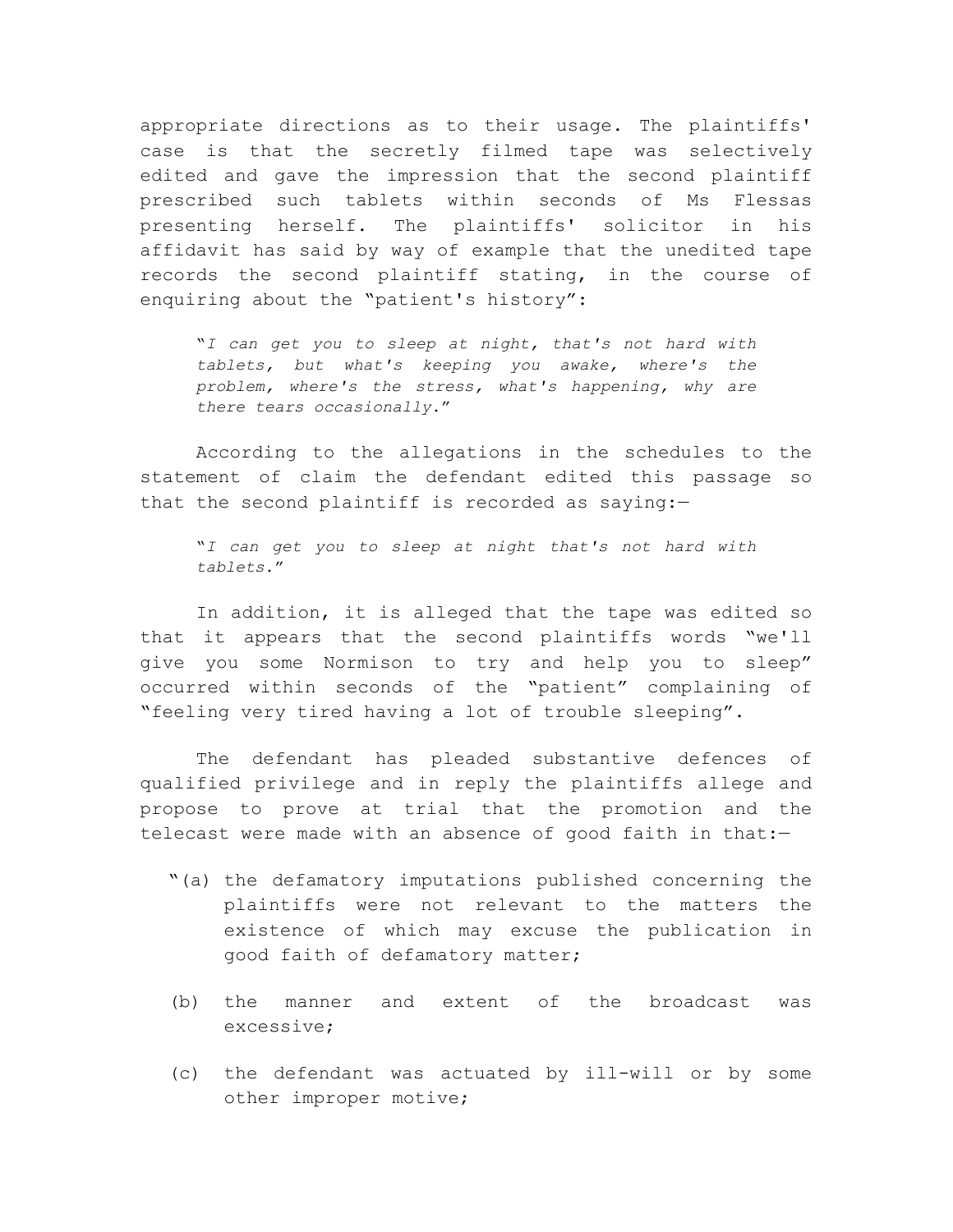(d) the defendant believed the defamatory matter concerning the plaintiffs to be untrue or was recklessly indifferent as to its truth or falsity."

Paras 21, 28, 29, 30 and 33 of their amended statement of claim show the plaintiffs propose to prove at trial that the defendant:—

- (a) included film of the plaintiffs in the broadcast when it had no good reason to do so;
- (b) included file of the plaintiffs in the broadcast when it had no grounds to suspect that the plaintiffs were guilty of any wrongdoing;
- (c) made the broadcast without making any or any adequate enquiry about whether the plaintiffs were guilty of any wrongdoing;
- (d) made the broadcast knowing that the imputations which they conveyed concerning the plaintiffs were false, or with reckless indifference as to their truth or falsity;
- (e) selectively edited tape in order to give the impression that the second plaintiff prescribed tablets within seconds of the patient presenting herself.

The plaintiffs' submit that in order to succeed on these issues it is essential for them to obtain relevant admissions concerning the defendant's pre-broadcast conduct, including the process by which the matter was "researched" and the beliefs of those responsible for the telecast as to whether the plaintiffs had engaged in the practices referred to in the promotion and in the telecast.

I should at this stage say that Douglas Paul Spence (on whose affidavit the plaintiffs rely), was admitted as a solicitor on 17 December 1970 and since then has acted in numerous defamation actions on behalf of both plaintiffs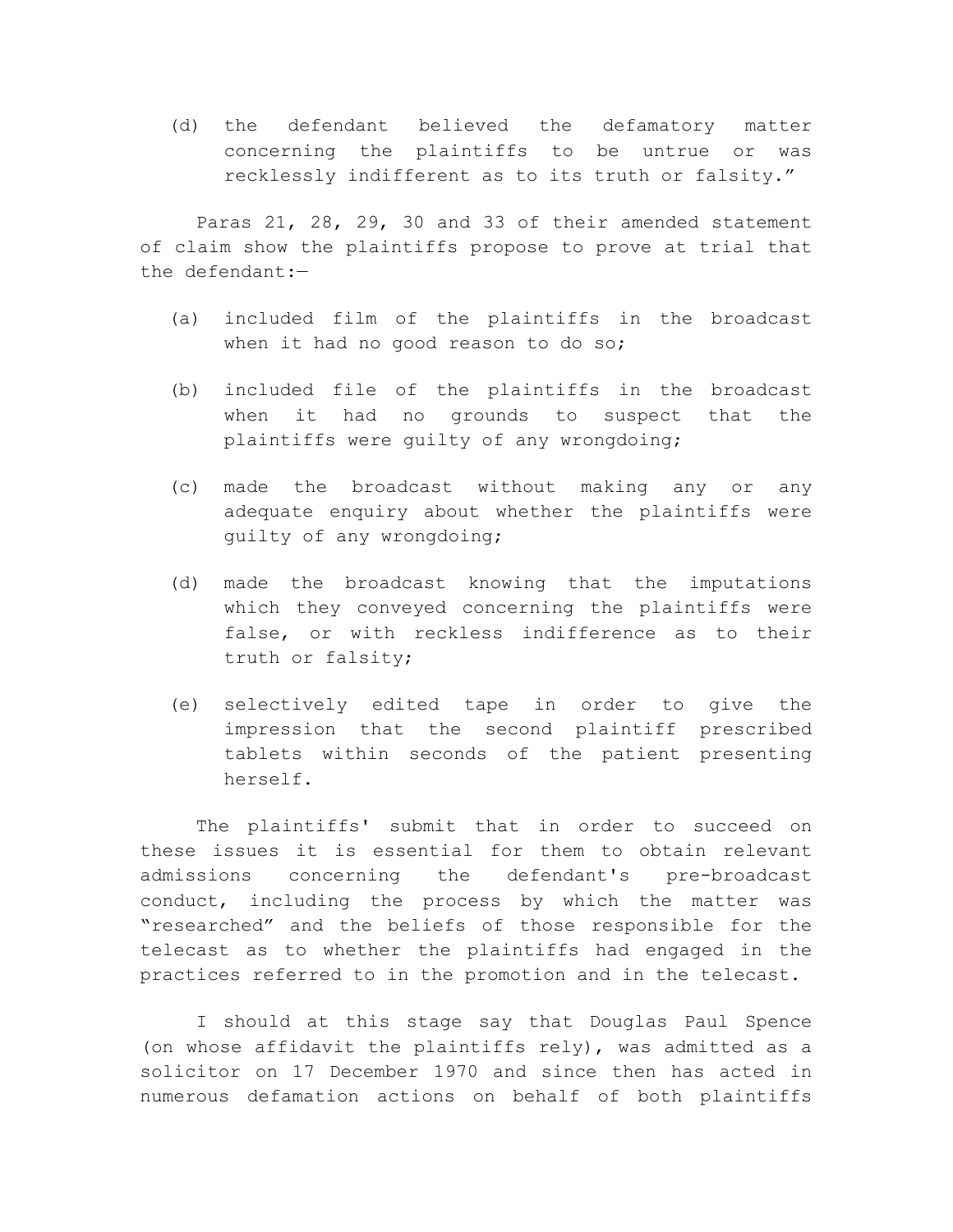and defendant including many actions involving media defendants in which qualified privilege was pleaded as a defence. He has sworn that it is his experience that a plaintiffs prospect of proving an absence of good faith depends upon ascertaining, prior to trial, accurate details in relation to the manner in which the matter complained of was investigated, the inquiries made by the defendant, the manner in which material was edited and the processes by which a decision was made to publish the matter in question. He has sworn that in particular it is essential to establish the steps taken by the defendant to verify the truth of assertions contained in the matter complained of, including, in particular, statements concerning the plaintiff and to establish the state of the defendant's knowledge and belief in relation to the assertions contained in the broadcast particularly assertions which either intentionally or unintentionally concern a plaintiff. Mr Spence has sworn that in his experience these matters which I have just mentioned tend to be peculiarly within the knowledge of the defendant and that without obtaining relevant admissions in this regard, a plaintiff is at risk of failing to discharge the onus of proof in relation to the issue of good faith. He further swears that without appropriate admissions a plaintiff is at risk that the issue of "good faith" will not be left to the jury or if it is left to the jury the jury may infer that the defendant's conduct was not reckless or otherwise lacking in good faith.

Mr Spence also swears that the obtaining of relevant admissions in relation to these matters is also essential to properly prepare a plaintiffs case on damages particularly where a claim is made for aggravated and exemplary damages.

I now turn to what Mr Spence has deposed in relation to the present action. He has sworn there is no assurance that the defendant will call as witnesses at trial any witnesses including its employees who were responsible for researching, preparing, editing, previewing and authorising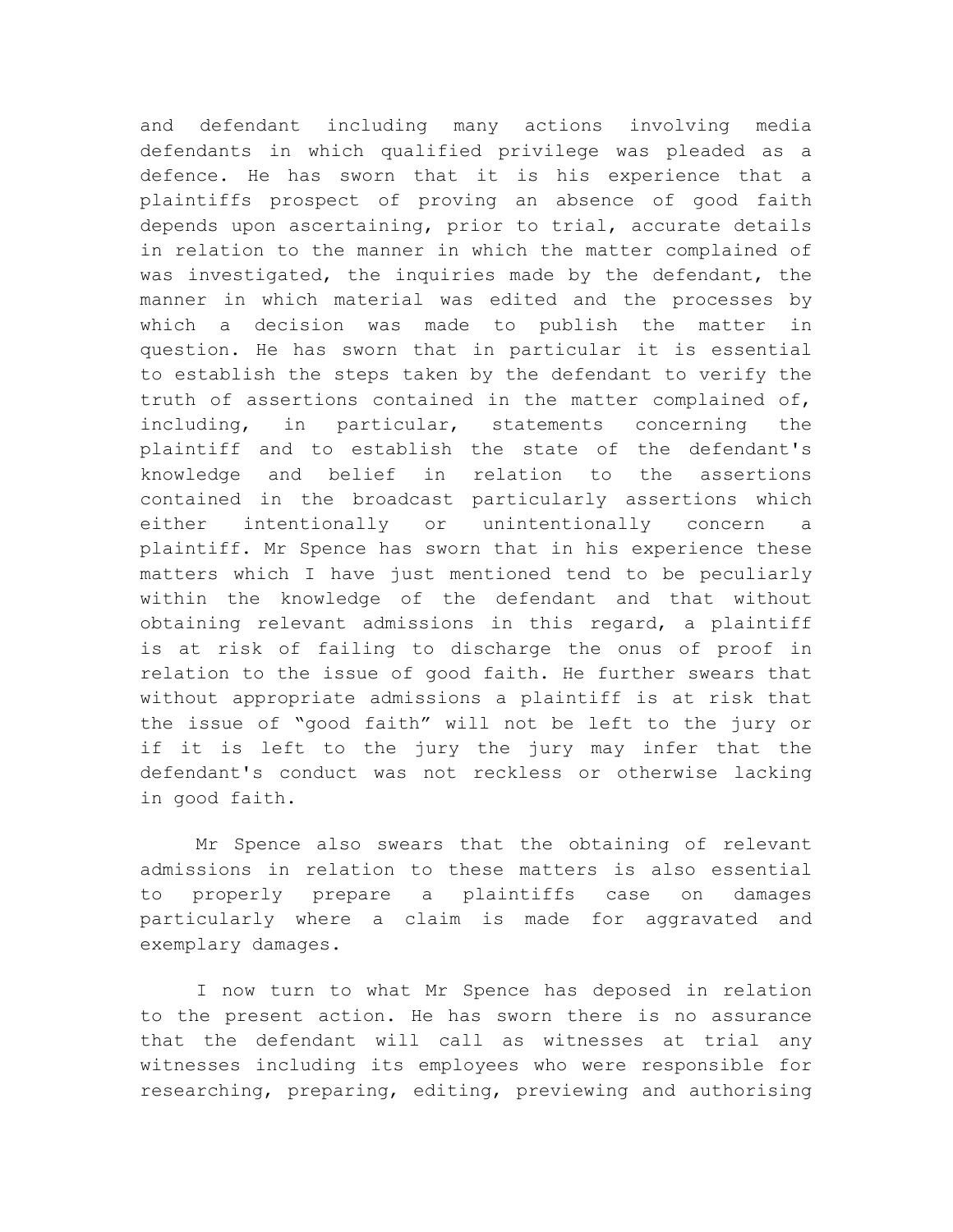the telecast complained of; but that even if all or some of those witnesses are called he is concerned that it will be too late for the plaintiffs to investigate assertions which are made in the course of the defendant's case concerning its pre-broadcast conduct and in particular the steps taken by it to verify the accuracy of claims made in the telecast. He has sworn that unless the plaintiffs are aided by answers to interrogatories concerning the defendants pre-telecast conduct including the extent of its "research" and whether it had any and if so what grounds to suspect the plaintiffs of wrongdoing, the plaintiffs will not be in a position to call evidence in relation to these matters in its case or adequately prepare for the cross-examination of the defendant's witnesses. In his affidavit he has mentioned by way of example that the plaintiffs suspect that the assertion in the telecast that the defendants researcher visited "a series of doctors complaining about nothing specific" and that "within minutes two out of three doctors were writing up prescriptions for the kind of drug doctor shoppers abuse" is unsubstantiated and was known to be false. Mr Spence deposes that the plaintiffs wish to guard against surprise at trial by evidence being called during the defendant's case concerning those matters.

It is not the first time the matter of interrogatories in this action has come before this Court. On 23 April 1997 there was a hearing before Mr Justice Dowsett in which the plaintiffs sought to obtain leave to administer interrogatories a draft of which had been delivered to the defendant's solicitors prior to the hearing. Mr Spence has sworn that the defendant argued before his Honour that it was premature to grant leave to interrogate and that a number of matters about which interrogatories were directed might be admitted. This assertion by Mr Spence has not been challenged.

On 27 October 1997 the plaintiffs filed a summons seeking leave to deliver interrogatories in the form appearing in the schedule to these reasons. This application brought forth a cross-application by the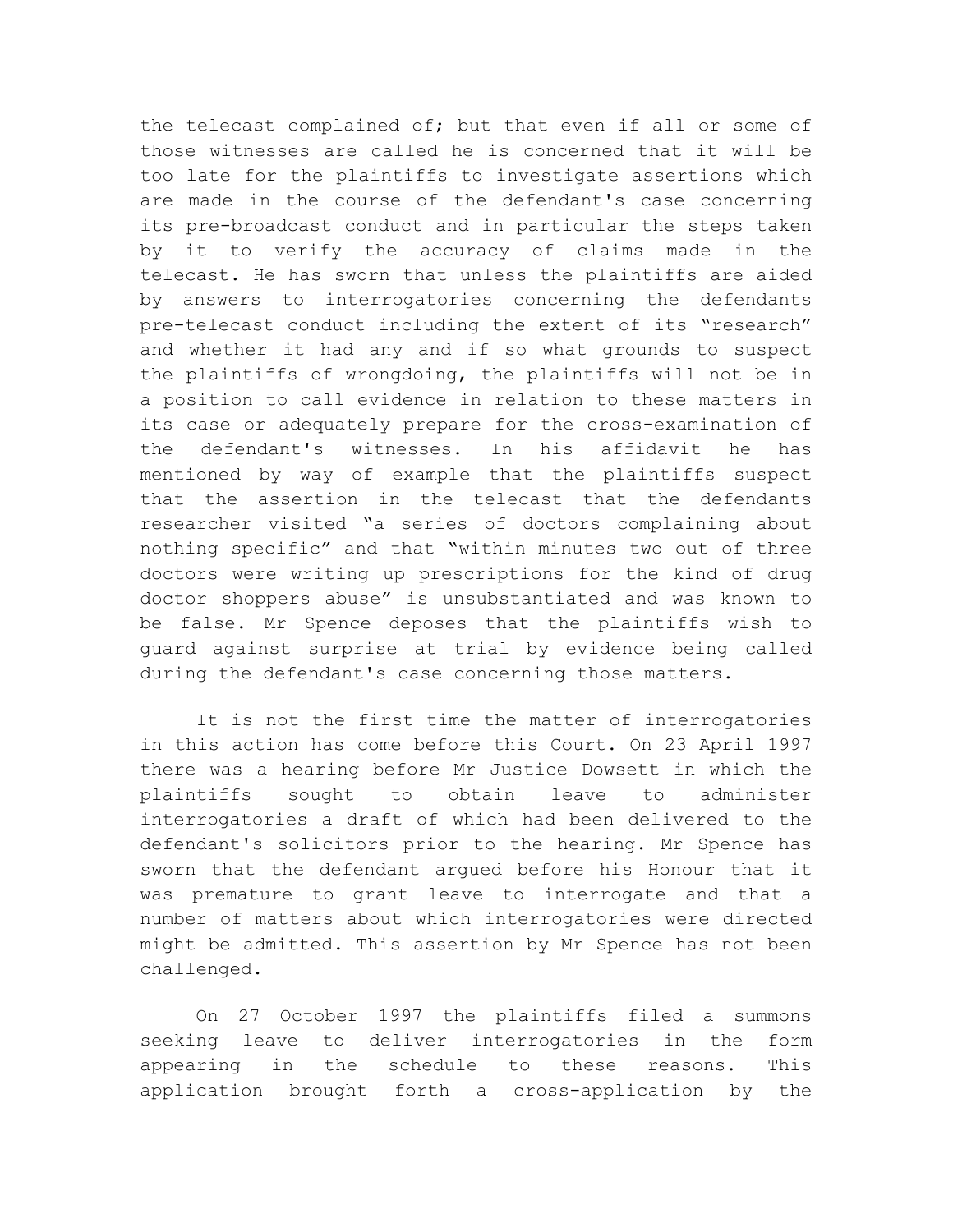defendant for the action to be referred to mediation. Both before and at the hearing of these applications on 11 November 1997 the defendant's solicitors and counsel submitted to the effect that the defendants wished to mediate the matter, that many judges take the view that matters can be mediated without discovery let alone interrogatories, that whatever questions the plaintiffs wished to ask the defendant can be asked as part of the mediation process and that was the course the defendant wished to take in relation to the interrogatories sought to be delivered and that the defendant did not then accept that the plaintiffs had a right to insist upon answers to interrogatories at that stage.

On 11 November 1997 Mr Justice Helman directed the parties participate in a mediation and that occurred before Mr Keane QC on 28 November 1997. Thereafter there was correspondence relating to the interrogatories, some of which were answered by the defendant.

Before me the plaintiffs assert, through their solicitor Mr Spence, that they propose to prove amongst other things that the research for the telecast was not as claimed in the broadcast, was grossly inadequate, failed to disclose wrongdoing by the plaintiffs and that preparation of the story and the editing of file was undertaken recklessly or with a deliberate knowledge of the falsity of the defamatory matter concerning the plaintiffs. As Mr Spence points out, in order to present its case the plaintiffs must call evidence in relation to these matters which he submits are peculiarly within the defendant's knowledge and that the only convenient means of doing so is to interrogate the defendant.

I now turn to the interrogatories in question.

## **Interrogatory 2(j)**

The defendant has agreed to answer this interrogatory.

## **Interrogatory 3(a)**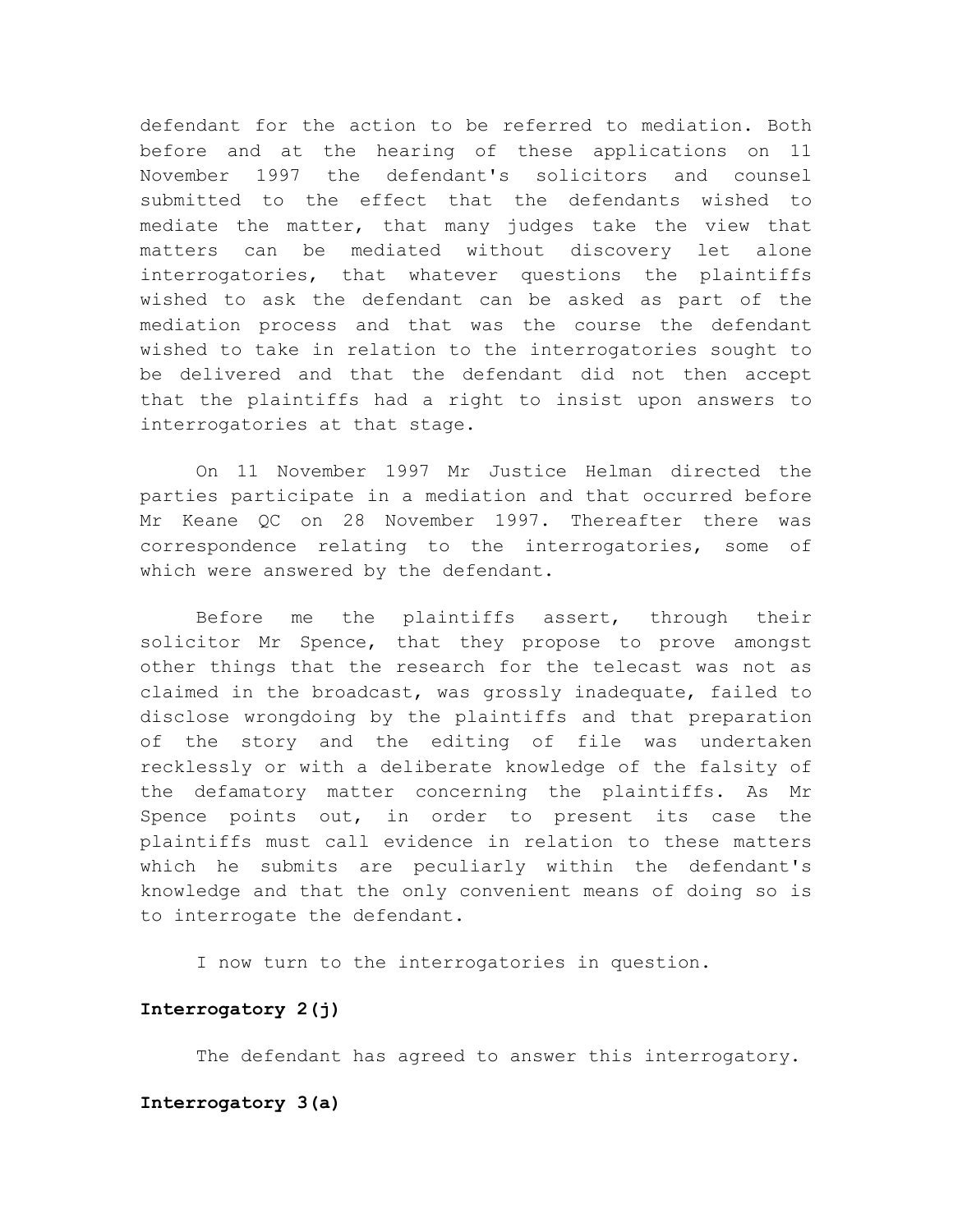Again the defendant has agreed to answer this interrogatory.

## **Interrogatory 3(b), 3(d) and 3(e)**

These interrogatories address the defendant's knowledge and belief as to the imputations pleaded by the plaintiffs in paras. 8 and 14 of the amended statement of claim. Mr Applegarth by way of basic submission has said that interrogatory 3 inquires in relation to the defendant's knowledge or belief in relation to the defamatory matter which the plaintiffs propose to prove was conveyed by the promotion and the telecast. He submits that the obtaining of answers to these interrogatories is essential to their ability to prove an absence of any honest belief in imputations conveyed concerning the plaintiffs and/or the recklessness of the defendant's conduct.

The defendant has objected to answering these interrogatories  $3(b)$ ,  $3(d)$  and  $3(e)$  on the basis that as so framed they are vexatious. Miss Philippides relies particularly on an unreported decision of Hunt J in the Supreme Court of New South Wales - Howard v Nationwide Publishing Service - delivered on 26 February 1987 in which the interrogatory in question was:—

"At the time of publishing the [first] matter did you believe or have the opinion (specifying which) that."

And there followed a series of statements expressed in the precise terms of the imputations pleaded by the plaintiff.

At p.4 of his reasons Hunt J said:—

"... before an answer to an interrogatory along the lines here administered would be ordered, a defendant would have to be asked whether any consideration had been given to the possibility that the matter complained of could be understood as conveying the particular imputation. Then, in the event of an affirmative answer or in a case where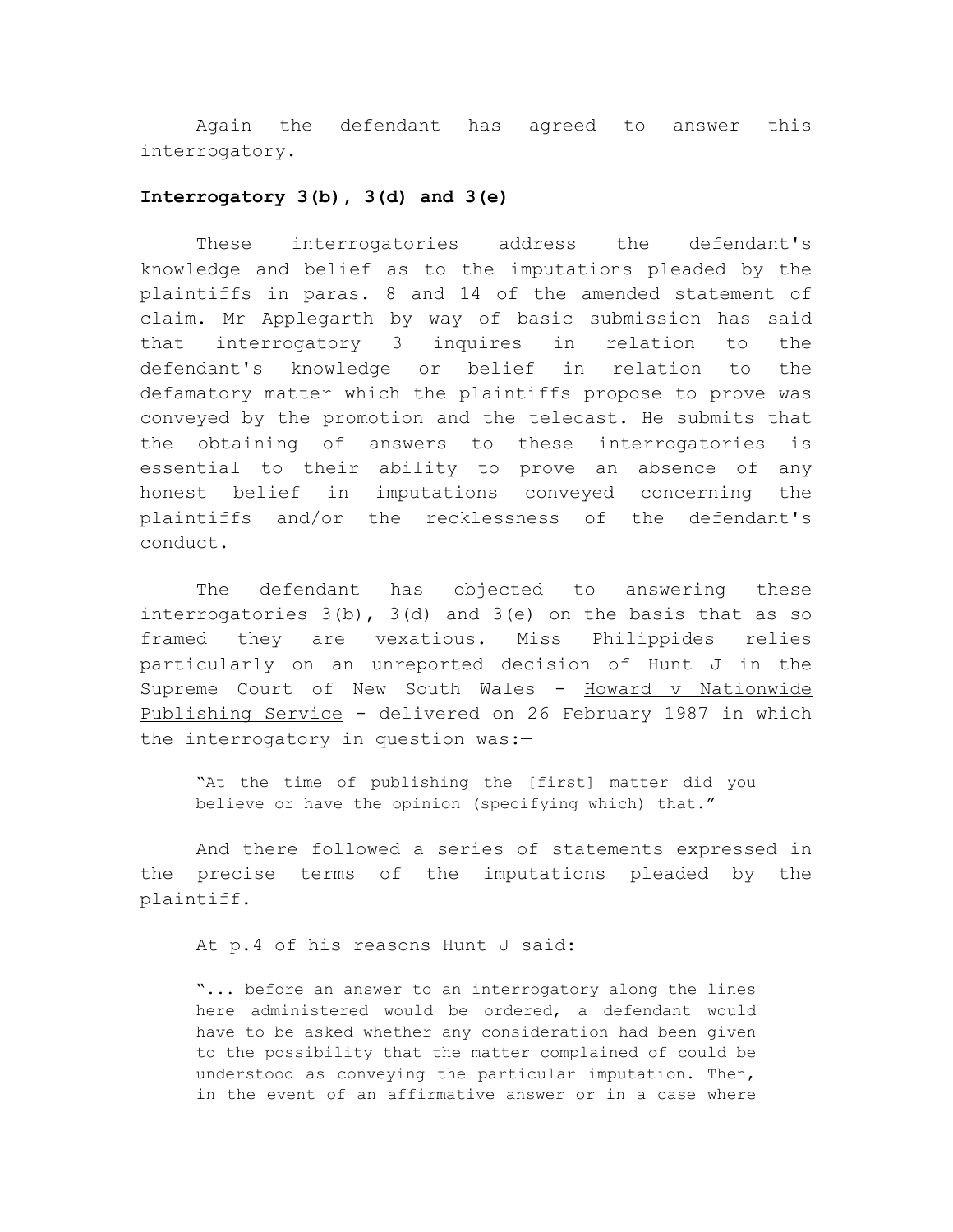it was reasonably foreseeable that the imputation could be conveyed (and notwithstanding the denial that the defendant intended to convey the imputation upon which the plaintiff relies), a further question could be asked as to whether the defendant had any belief in its truth: No such introductory interrogatory was administered in this case"

Miss Philippides points out (correctly) that in interrogatories 10 and 11a preliminary question of the type referred to by Hunt J in the above passage is indeed asked.

In the case before me the defendant denies the imputations pleaded by the plaintiffs and in the view which I take of interrogatories 3(b) 3(d) and 3(e) the objection taken is valid.

## **Interrogatory 3(f) and 3(g)**

These interrogatories, directed as they are to the defendants knowledge or belief prior to the telecast, each refers to the plaintiffs or either of them being guilty of any and if so what "wrongdoing" and whether the plaintiffs or either of them had so conducted themselves as to give rise to a suspicion that they were guilty of any and if so what wrongdoing. Objection is based on the submission that the word "wrongdoing" is ambiguous, embarrassing and irrelevant. The interrogatories are based on paras. 29 and 30 of the amended statement of claim which allege that the defendant included film of the plaintiffs when it had no grounds to suspect the plaintiffs were guilty of any wrongdoing and the defendant made broadcast without making any or any adequate enquiry about whether the plaintiffs were guilty of any wrongdoing. The word "wrongdoing" is one in common use. In the Shorter Oxford English Dictionary "wrong-doer" is defined as follows:—

1. One who commits wrongful, unjust or blameworthy acts; one who transgresses or offends against the moral law;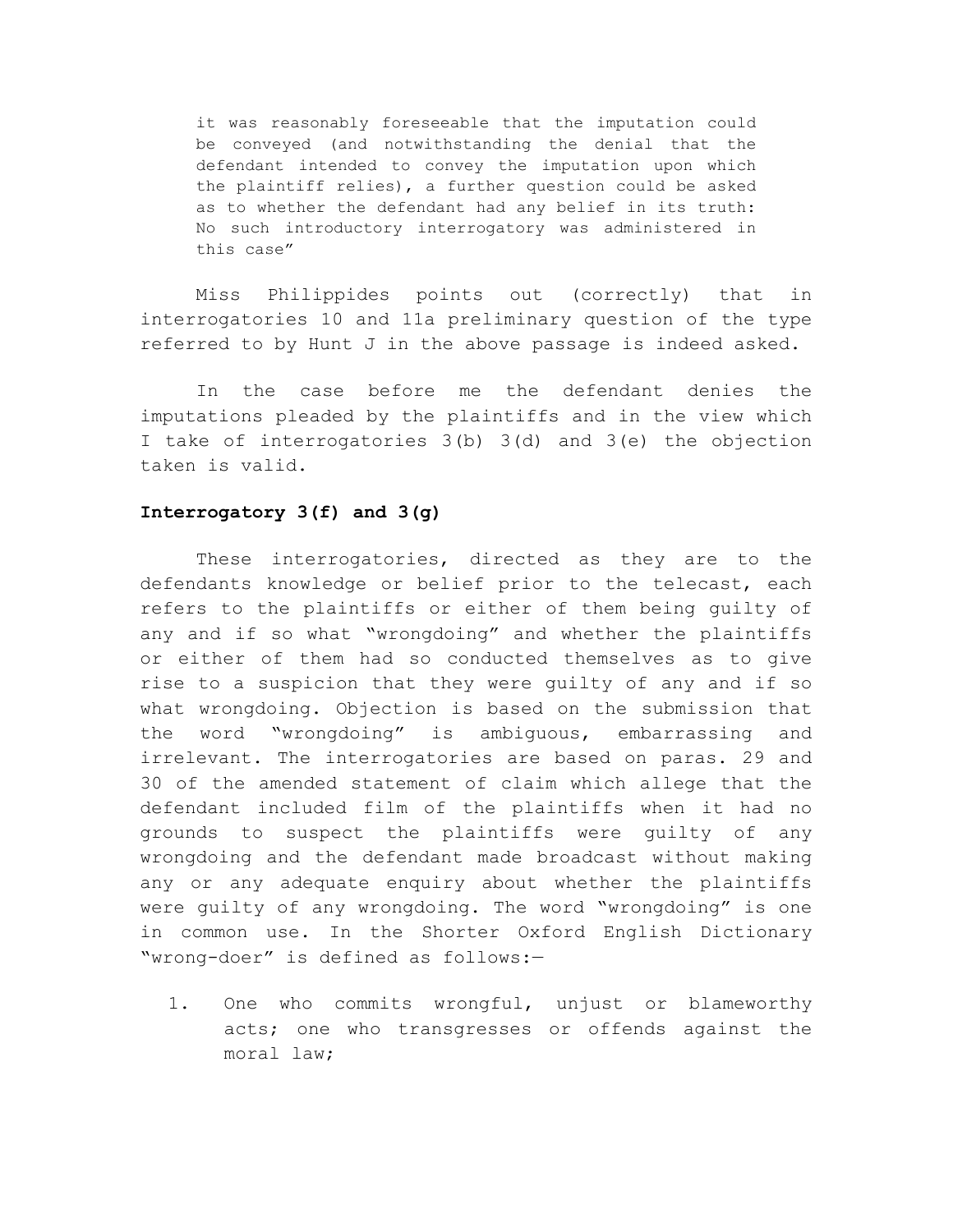2. Law. One who is guilty of a wrong, tort or trespass; a law breaker.

The thrust of the transcript of the telecast (as exhibited to the amended statement of claim) and as pleaded by the plaintiffs is that the second plaintiff in particular was more than ready promptly to prescribe dangerous drugs to what are called "doctor shoppers" the latter people collecting dangerous drugs. It is said at the commencement of the telecast that patients going from doctor to doctor collecting dangerous drugs - "costing us millions".

The allegations in para. 14 (which relate to the telecast) are such that if any one of them were made out the reasonable man in the street would regard the conduct the subject of the imputation as being wrongdoing. In my view the reference to "wrongdoing" is not ambiguous and when read in the light of the allegations in para. 14 of the amended statement of claim the defendant is well able to answer these interrogatories. I propose to order that the defendant do answer interrogatories 3(f) and 3(g).

## **Interrogatories 10 and 11**

I propose to deal with these two interrogatories at the same time. Interrogatory 10 is directed to the intentions of the defendant in telecasting the promotion and the imputations pleaded in para. 8 of the amended statement of claim. Interrogatory 11 is directed to intentions of the defendant in telecasting the telecast and the imputations pleaded in para. 14 of the statement of claim. I note also that in para.23 of the amended defence an alternate plea is made that if either or both the plaintiffs are identified by the promotion or the telecast or both, the publication of the promotion and the publication of the telecast were made in good faith. The plaintiffs of course have the onus of proving absence of good faith. I accept Mr Applegarth's submission that the intention of the defendant to convey particular imputations concerning the plaintiffs is highly relevant to the issue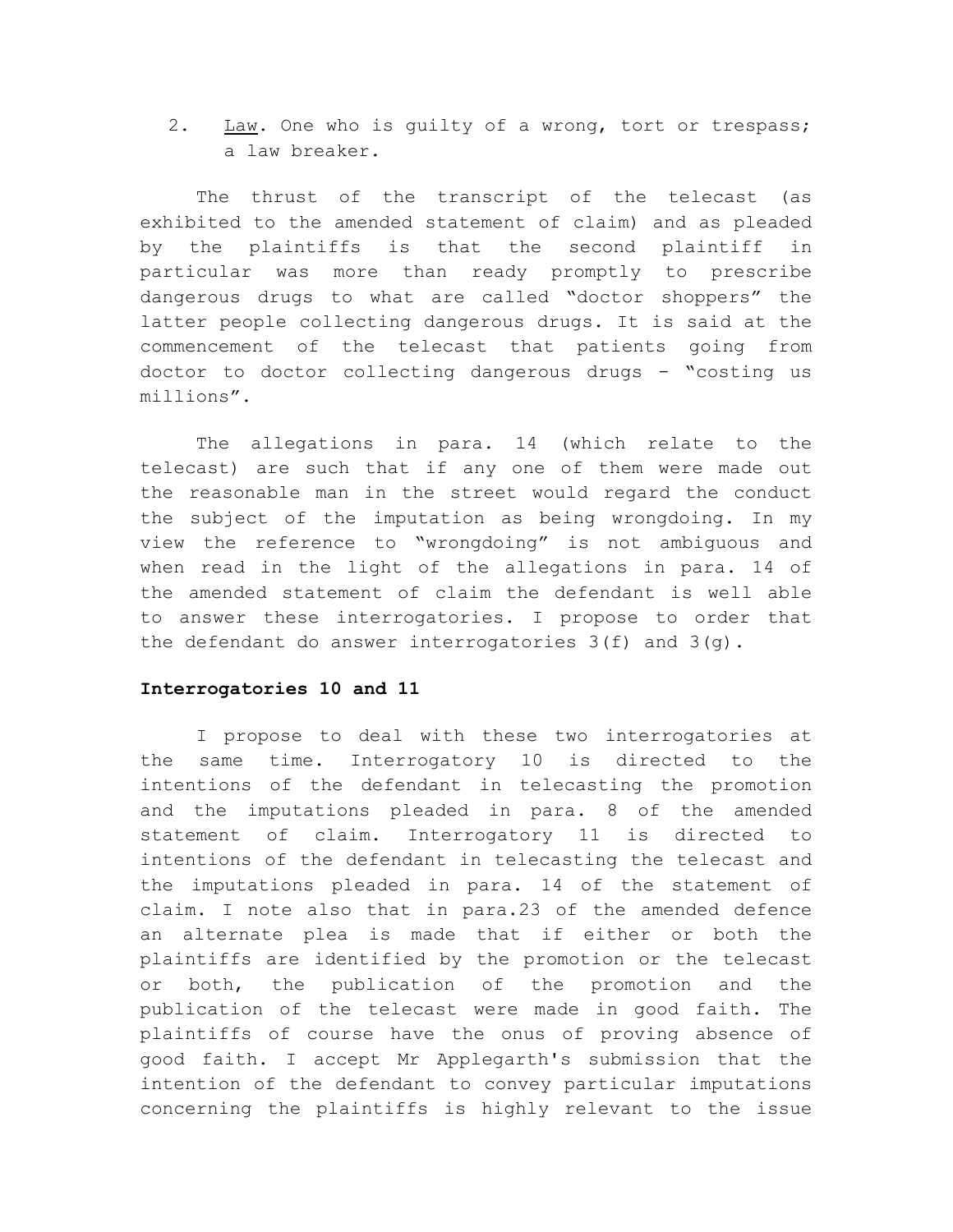of good faith and that whether or not the defendant intended to convey particular imputations and/or gave any consideration to the possibility that the programme might convey defamatory imputation concerning the plaintiffs is a matter peculiarly within the knowledge of the defendant. I respectfully adopt what was said by Hunt J in the second schedule of his judgment in Makim v John Fairfax & Sons Limited Australian Defamation Reports 50, 075 at pp.40, 534-5. The second schedule is headed "the defendants state of mind". Relevantly his Honour said:—

"The defendant must usually have an honest belief in the truth of what he published. That belief is, however, not necessarily co-extensive with his belief in the truth of the imputations which the jury finds were in fact conveyed to the ordinary reasonable reader. His belief must be looked at rather in the context of the imputations which he intended to convey."

(his Honour then referred to certain authorities for that statement).

His Honour continued:—

"It is for that reason that a plaintiff is entitled to interrogate the defendant not only as to his intention to convey the imputations pleaded by the plaintiff  $(Casey y)$ ABC (1981) 1 NSWLR 305 at 308; Lewis v Page (Hunt J 19 July 1989 unreported) at 9-10; but also as to the imputations which he intended to convey: Palmer v John Fairfax & Sons Limited (1986) 5 NSWLR 727 at 731; Brazel v John Fairfax & Sons Limited (Hunt J 17 February 1989 unreported) at  $1-2$ ; Lewis v Page at  $10$ ; and (as relevant to the reasonableness of his conduct where statutory qualified privilege is pleaded, and where it is reasonably foreseeable that a particular imputation could be conveyed) as to whether he gave any consideration to the possibility that the matter complained of would be understood as conveying such an imputation, his belief in the truth of that imputation and what steps he took to prevent the matter complained of from being so understood: Howard v Nationwide Publishing Services Pty Ltd (Hunt J, 26 February 1989, unreported) at 3-4.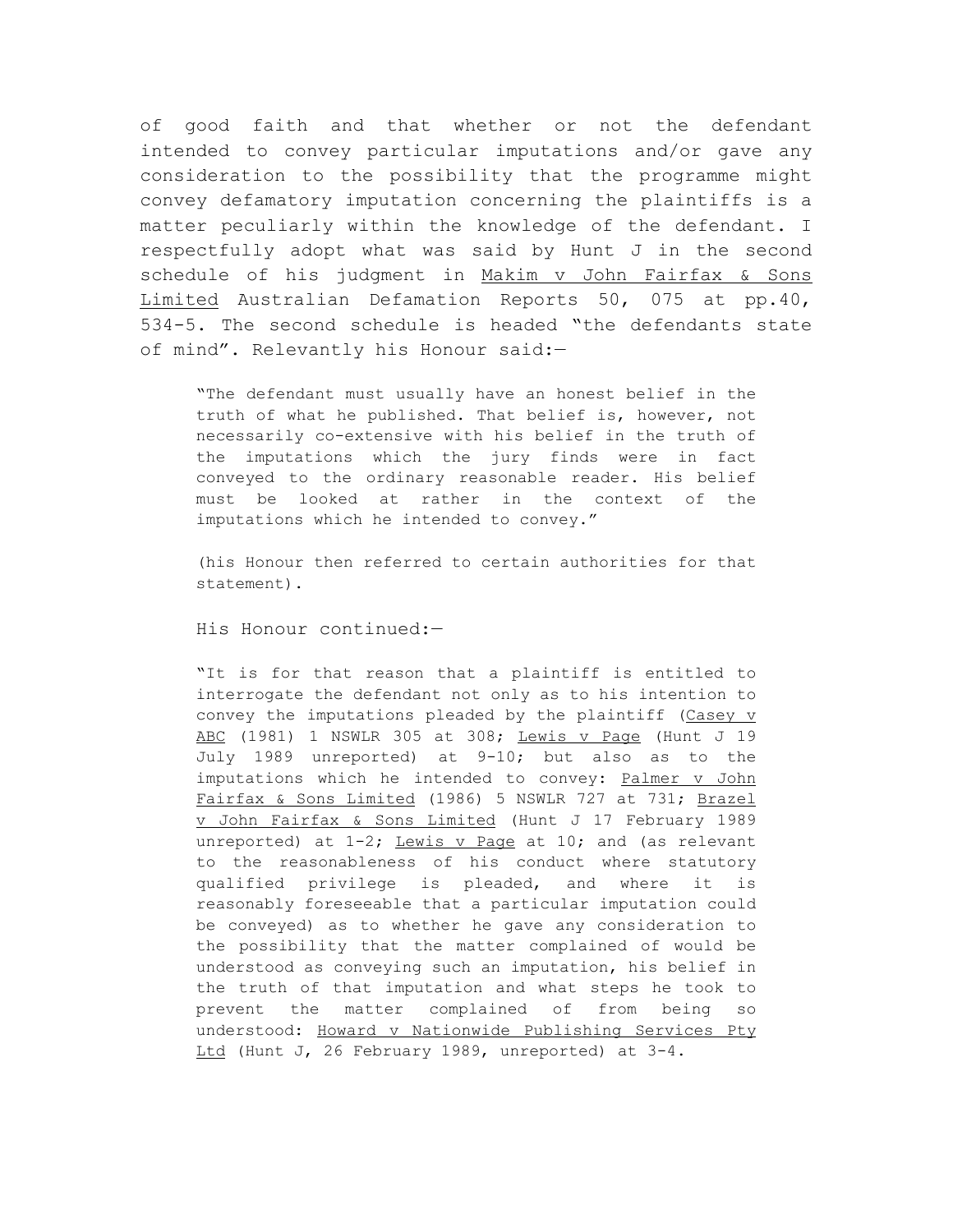If no evidence is led of the defendant's intention to convey any particular imputations, it is open to the jury to conclude that he intended to convey those imputations ultimately found in fact to have been conveyed to the ordinary reasonable reader: Evatt v John Fairfax & Sons Limited (Hunt J, 19 June 1985 unreported) at 5; (20 June 1985 unreported) at 14. The same inference would be open if the jury did not accept evidence given of the defendants intention ... ."

On the aspect of the plaintiffs' being at risk of failing to discharge the onus of proof in relation to the issue of good faith, I respectfully adopt the following statement of Thomas J. in Kerrisk v North Queensland Newspaper Co Ltd (1992) 2 Qld.R 398 at 410:-

"The vital point that emerges at this point of preparation for the trial is that it is essential from the plaintiffs point of view that if such evidence exists, he be in a position to present a positive case showing a lack of good faith on the part of the defendant. It should not be assumed that he would at trial be granted the indulgence of splitting his case. Nor could he safely assume that the defendant would call evidence whereupon counsel's cross-examination would fill the deficit. It could not be assumed that crossexamination would be effective without some prior information concerning the source allegedly relied on, and the dealings of the newspaper company in relation to the matter."

These interrogatories Nos. 10 and 11 as drafted are ones which in my view the plaintiffs are entitled to have the defendant answer. I reject the defence argument that interrogatories  $10(a)$ ,  $10(c)$ ,  $11(a)$  and  $11(c)$  are unnecessary because the defendant has pleaded the imputations on which it relies (paragraphs 13, 14, 15 and 19 of its defence).

## **Interrogatory 13**

This interrogatory is directed to a photocopy of a newspaper article which is a report of an interview with a man named in the article as Les Riley and described in the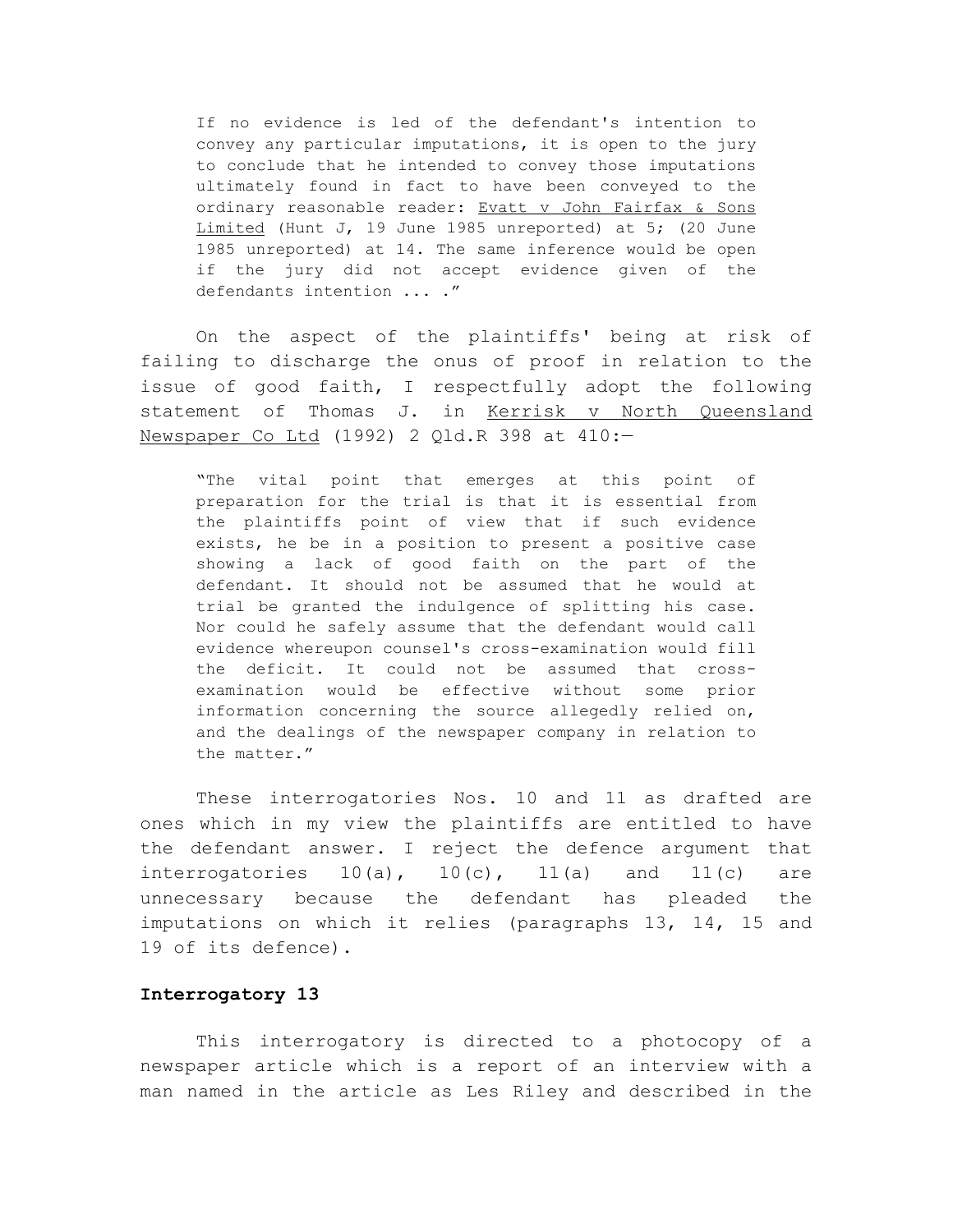article as "Channel 7 Brisbane boss". The interrogatory is directed to the following words appearing in that article and in the article attributed to Riley as his actual words:—

"That one-hour block, to a large degree, determines how you will perform for the rest of the night."

"Not totally but if you can do well from 6 pm to 7 pm you've got a better than even chance of doing well for the rest of prime time. News and Today Tonight are the two local programmes that we can influence very heavily. Our concentration on those areas has paid off."

Mr Spence in his affidavit on which the plaintiffs rely in support of the present application, has sworn that the plaintiffs propose to prove at trial that false and sensational allegations were made against them as a means of boosting the ratings of "Today Tonight" and thereby gaining financial advantage for the defendant. He swears that interrogatory 13 relates to what appears to be the publicly expressed position of the defendant's managing director. He swears that such an interrogatory is a convenient means to avoid the need to subpoena the journalist who wrote the article referred to in the interrogatories. He further swears there is no assurance that the defendant will call its managing director as a witness to permit him to be cross-examined concerning these matters

The defendant has proposed that the plaintiffs can subpoena Mr Riley in their case. In my respectful view it would be naive to believe that the plaintiffs would be prepared to do this. Were the plaintiffs to adopt that course they would be putting Riley forward as a witness of truth and furthermore probably would have no knowledge of exactly what he intended to say once in the witness box.

On 24 March 1998 the plaintiffs' solicitors asked that the defendant admit that Riley made the quoted statement but no informal admission was made. By the time of hearing before me, no such admission had been made even with a full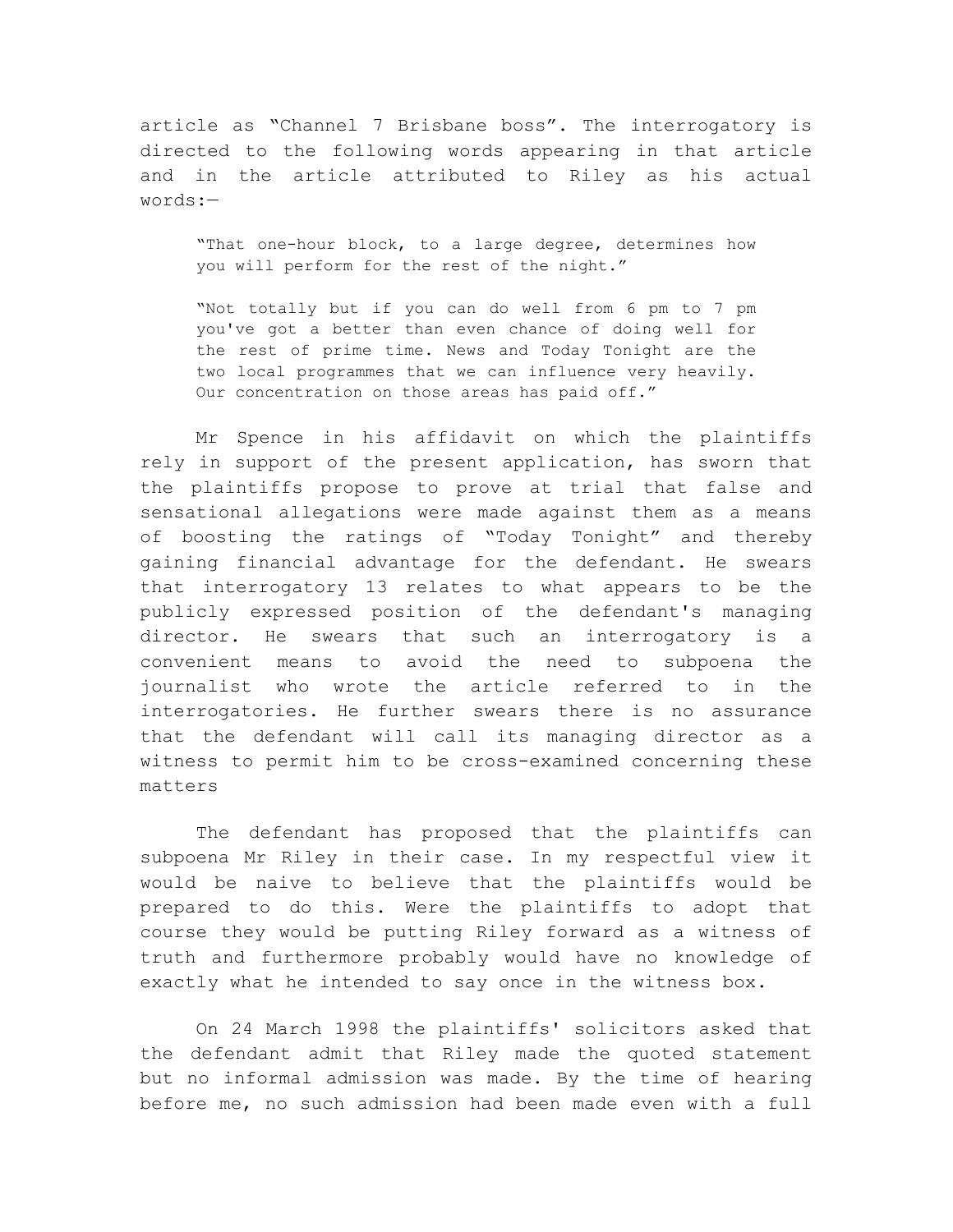reservation by the defendant of its rights to argue relevance. I accept that the motivation of the defendant to boost its ratings and profit at the expense of individuals who may well be defamed - individuals such as the plaintiffs - is an integral part of the plaintiffs' case. It seems to me also that the interrogatory while arguably going to the matter of good faith is also relevant to the issue of aggravated and exemplary damages claimed by the plaintiffs.

## **Interrogatories 14(b)(i), 14(c)(i) and 14(d)**

The first of these seeks to elicit the net asset value of the defendant, the second seeks to elicit the net profits earned by the defendant in the financial year ended 30 June 1996 and in the financial year ended 30 June 1997 and the third seeks to elicit what revenue, on average, was earned by the defendant from advertising broadcast between 6 pm and 7 pm on week day evenings in March 1997.

As to the first two of these, Mr Spence has sworn that the defendant has provided upon disclosure certain financial statements in relation to the year ended 30 June 1996 but none in relation to the financial year during which the programme was broadcast or subsequent periods. He further swears that answers to interrogatories are a convenient means of providing this information in a jury trial and will avoid the necessity to tender large volumes of financial documents (if and when they are disclosed). As to interrogatory 14(d) he swears the defendant hasn't given disclosure of financial information, ratings cards or any other documents which enable the plaintiff's to ascertain the revenue which on average it earned during the news and current affairs hour during which the matter complained of was broadcast.

Miss Philippides took the point that the matters enquired into in these three interrogatories were not the subject of a particular pleading. However, in my respectful view they are relevant to an award of exemplary damages and a case for such damages has been pleaded. Mr Applegarth has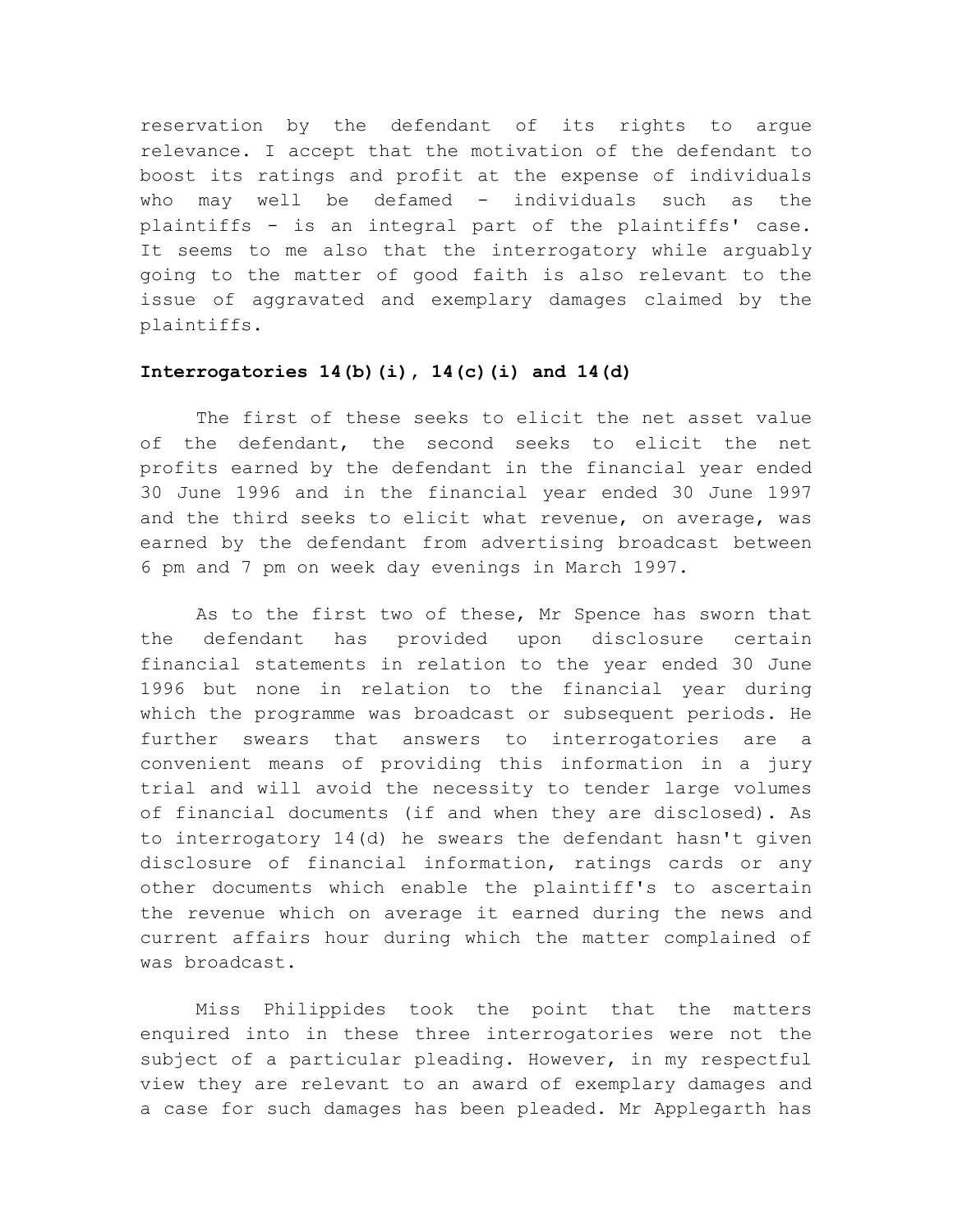referred to a number of authorities including XL Petroleum (NSW) Pty Ltd v Caltex Oil (Australia) Pty Ltd (1985) 155 CLR 448 at 471 in which a statement by Lord Diplock in Broome v Cassell was cited with approval - it was to the effect that the social purpose of an award of exemplary damages is to "teach a wrong doer that tort does not pay".

I accept also Mr Applegarth's submission that evidence of the defendant's means is relevant not only to show that the defendant can afford to satisfy a substantial judgment "but to show what sum will be a sufficient deterrent against repetition of the conduct that attracts the award" (citing XL Petroleum at 472).

In regard to the third interrogatory namely  $14(d)$ , I propose to order that the defendant answer this interrogatory but exclude any reference to "and/or by the Seven Network".

In summary then the orders I make are:-

- 1. I order the defendant do answer interrogatories numbered  $2(a)-(e)$  both inclusive  $2(j)$ ,  $3(a)$ ,  $3(f)$ ,  $3(g)$ , 4, 9, 10, 11, 13, 14(b)(i), 14(c)(i) and 14(d) excluding from 14(d) the words "and/or by the Seven Network" in the interrogatories a copy of which is Exhibit DPS 1 to the affidavit of Douglas Paul Spence, sworn herein on 7 November 1997.
- 2. I further order that the defendant file and serve its affidavit sworn in answer to such interrogatories within 14 days from today.

I heard argument on costs and in my view costs of this application should follow the event. I therefore order the defendant to pay the plaintiff's' costs of and incidental to this application to be taxed.

The following order is made by consent to the parties:—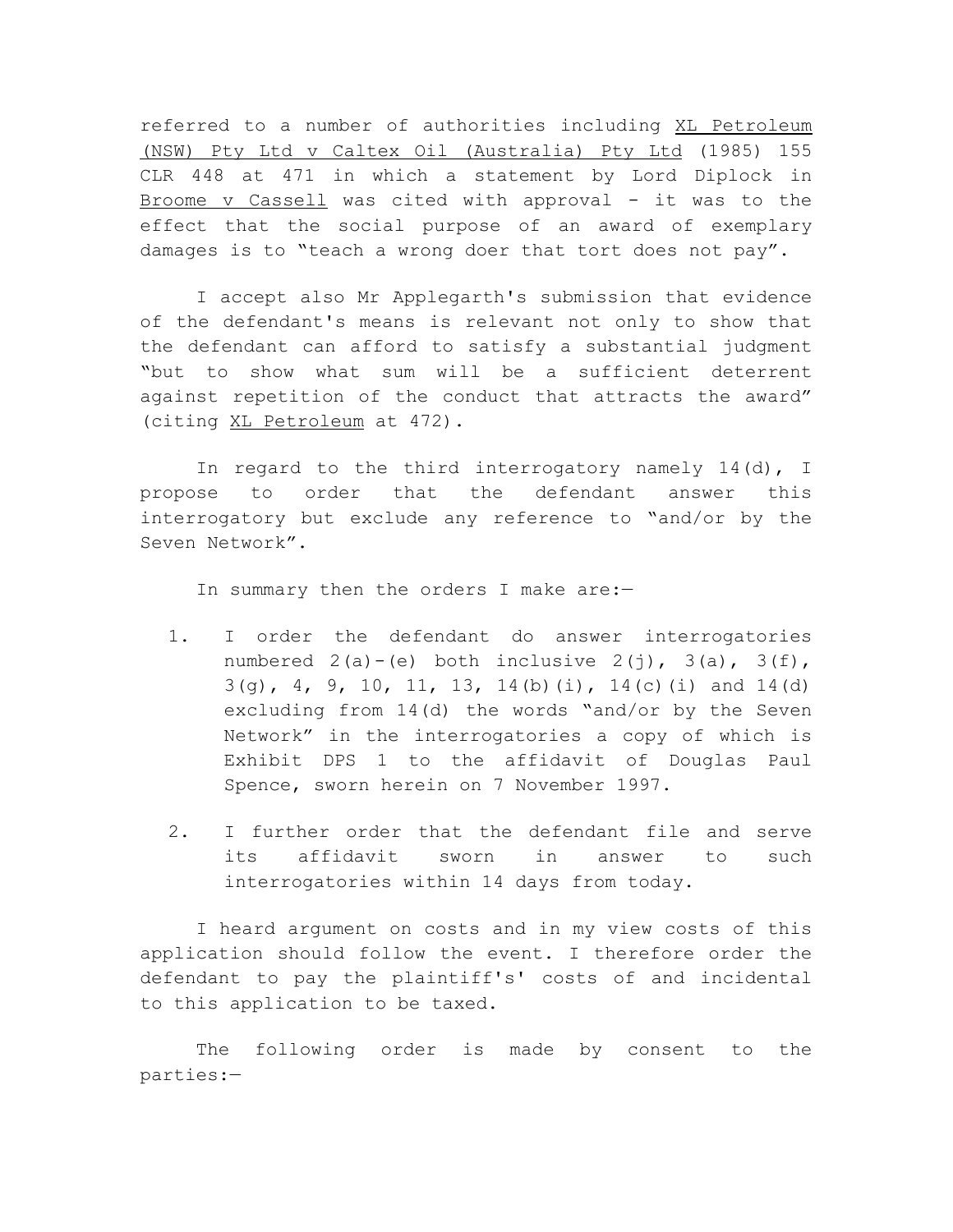1. That the plaintiff's have leave to further amend their statement of claim to plead in para. 18 thereof the following words:—

"The Second Plaintiff developed an acute stress reaction and an adjustment disorder with anxious and depressed mood. After the telecast was broadcast the Second Plaintiff's blood pressure was found to be considerably raised and he commenced treatment for hypertension which is suspected to have been caused by the stress caused by the promotion and telecast."

#### **SCHEDULE**

IN THE SUPREME COURT OF QUEENSLAND No. 2695 of 1997

BETWEEN:

TARINGA 24 HOUR MEDICAL CENTRE PTY LTD (ACNFirst 010 212 926) Plaintiff

AND:

ATHOLL JONATHON MILLER Second Plaintiff

AND:

BRISBANE TV LIMITED (ACN 009 684 020) Defendant

# **INTERROGATORIES DELIVERED BY THE PLAINTIFFS FOR THE EXAMINATION OF THE ABOVENAMED DEFENDANT**

Delivered the day of 1997

In these Interrogatories:

- "the promotion" refers to the telecast referred to in paragraph 4 of the Statement of Claim;
- "the telecast" refers to the telecast of the "Today Tonight" program on 20 March 1997, referred to in paragraph 9 of the Statement of Claim.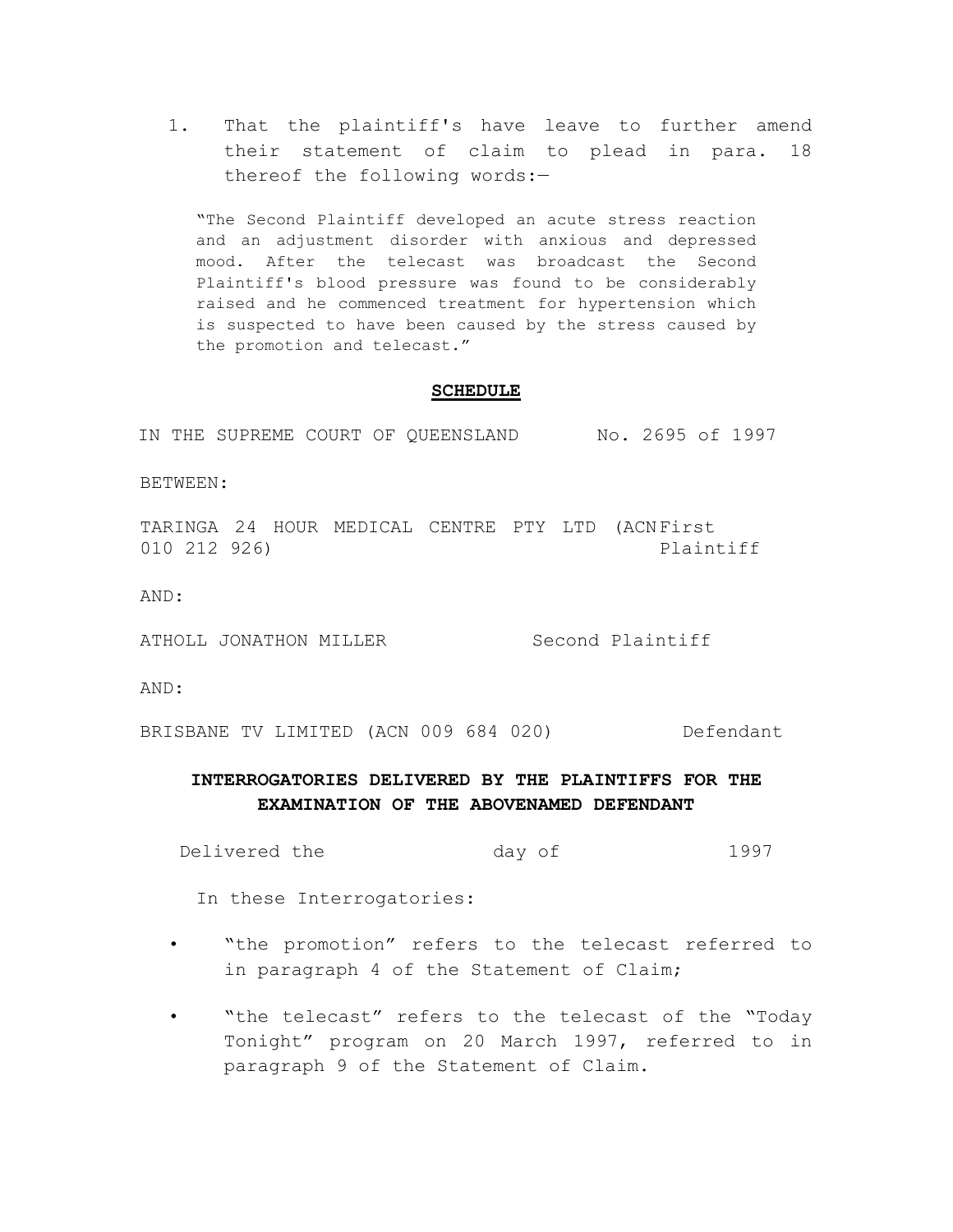- 1. What were the names and positions of the servants or agents of the Defendant who were engaged in each of the following activities:
- (a) research for the telecast;
- (b) research by visiting "a series of doctors complaining about nothing specific";
- (c) drafting the words spoken:
- (i) in the promotion;
- (ii) by Hamilton-Smith in the telecast;
- (iii) by Chris Allen in the telecast;
- (d) editing and producing the promotion;
- (e) editing film used in the telecast;
- (f) previewing the telecast;
- (g) authorising the telecast to be telecast on 20 March 1997;
- (h) declining to provide on 20 March 1997 the written undertaking sought in the letter a copy of which is Annexure B to the Amended Defence delivered 18 July 1997.
- 2. Prior to the telecast:
- (a) did the Defendant take any, and if so what, steps to verify the truth of the statements contained in the telecast, and which of them, and did it make any, and if so what, inquiries with a view to ascertaining whether such statements or any of them were true or not?
- (b) of whom and when and how were such inquiries made?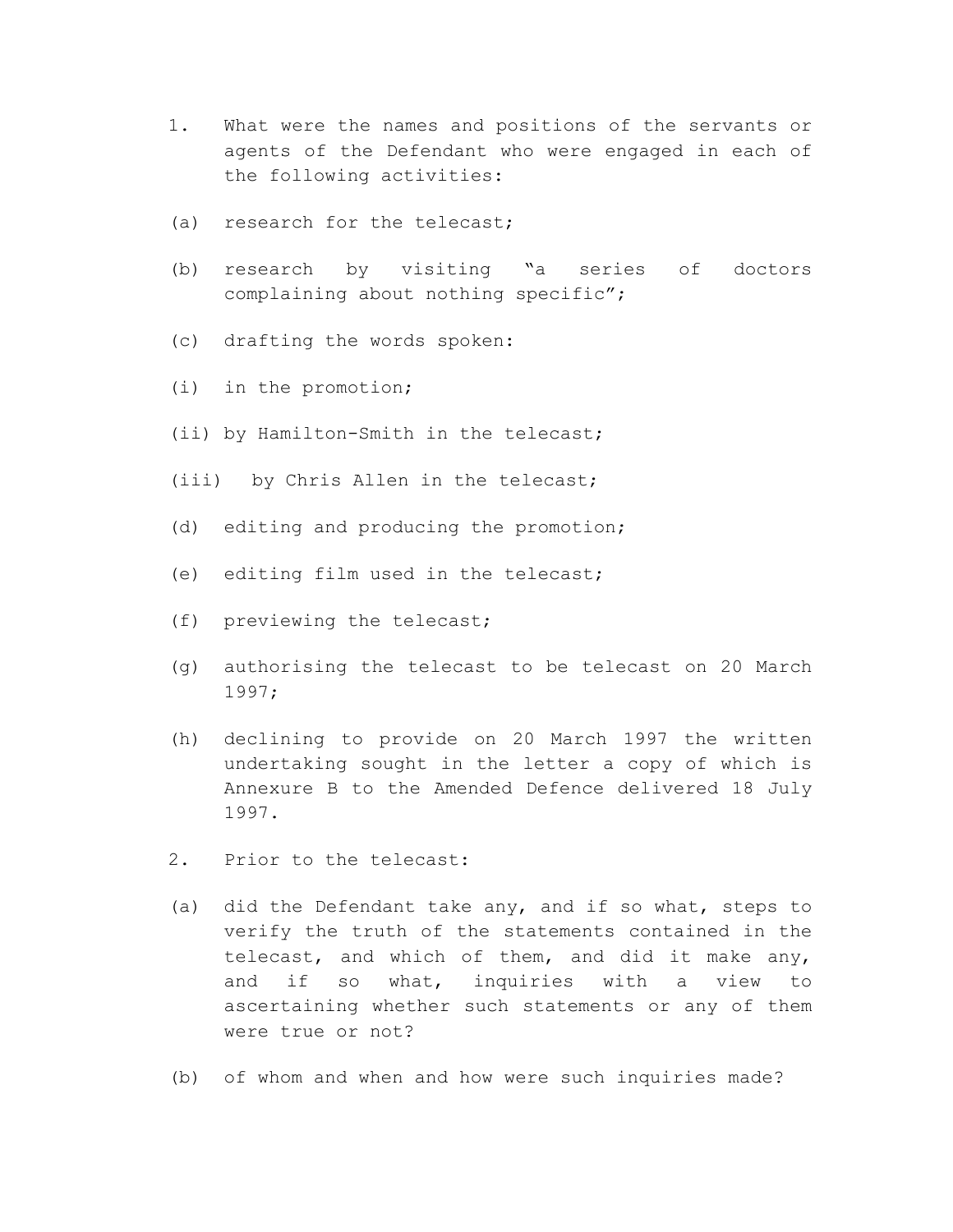- (c) identify all documents read in the course of such inquiries and the dates of, parties to, and substance of all interviews;
- (d) did the Defendant receive any and what answer or answers and from whom to any and which of the inquiries mentioned in answer to Interrogatory (a) herein?
- (e) state the date or dates upon which such answer or answers were received;
- (f) did the Defendant make any, and if so what, attempt to contact the plaintiff's or either one of them to verify the accuracy of the statements contained in the broadcast?
- (g) did the Defendant seek the plaintiff's' response to any material which they intended to broadcast in the course of the telecast?
- (h) did the Defendant interview the plaintiff's or either of them?
- (i) did the Defendant make any inquiry of the Plaintiff's concerning material which they intended to telecast?
- (j) if not, why was no inquiry made?
- 3. Prior to the telecast, did the Defendant have any, and if so what, knowledge or belief in relation to each of the following matters:
- (a) as to whether or not the Second Plaintiff was one of the doctors referred to in the promotion as:
- (i) "doctors who actively encourage it";
- (ii) "the Brisbane doctors letting it happen";
- (b) as to whether the Second Plaintiff: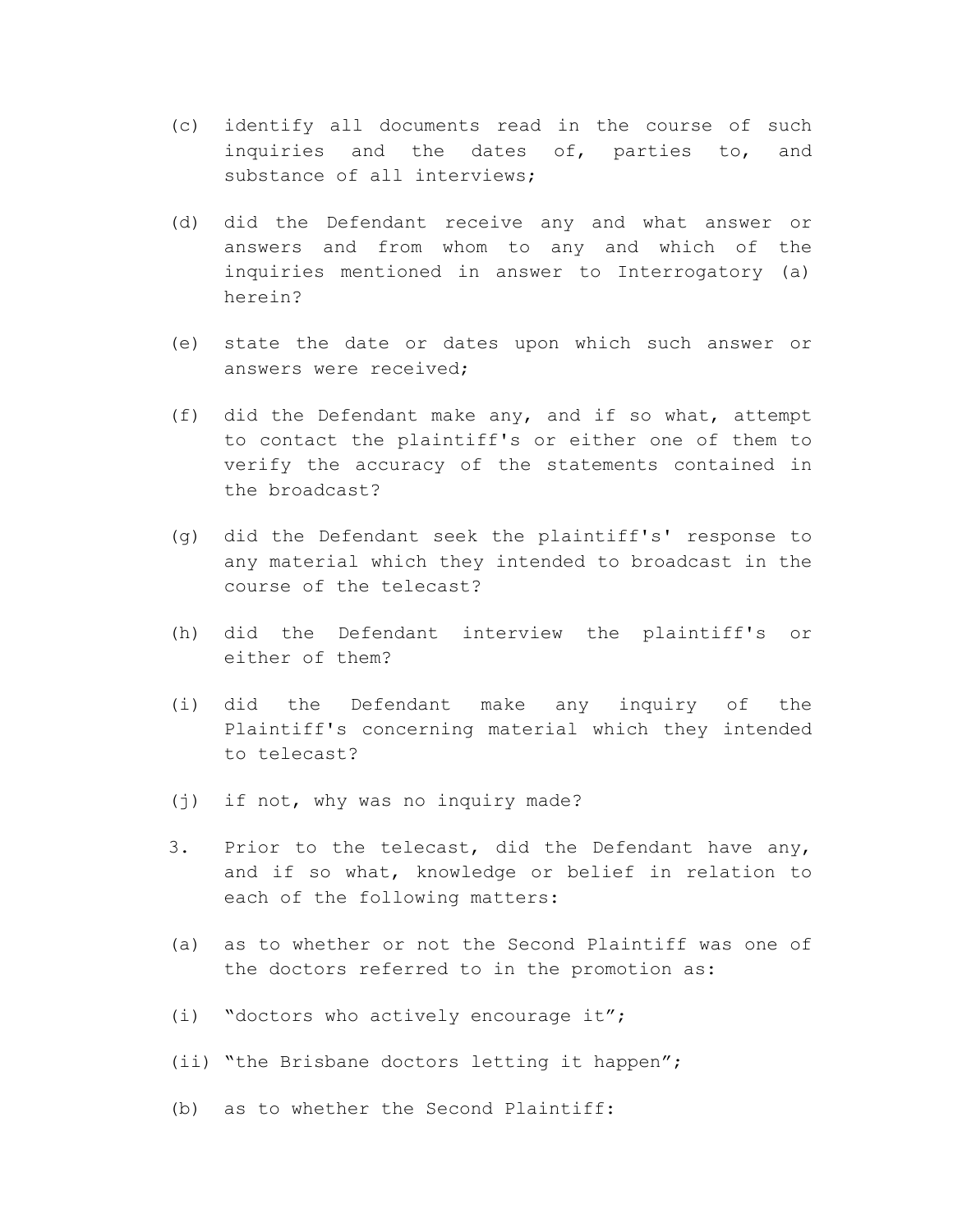- (i) was letting patients collect dangerous drugs in large quantities;
- (ii) was actively encouraging patients to collect dangerous drugs in large quantities;
- (iii) was actively encouraging patients to go from doctor to doctor collecting dangerous drugs;
- (iv) had over-prescribed dangerous drugs to the woman appearing in the promotion;
- (v) was one of the doctors who handed over a prescription to the woman Elaine without even checking her condition;
- (vi) engaged in the practice of handing over prescriptions for potentially addictive drugs without checking the patient's condition;
- (vii) within minutes of being consulted by a patient complaining about nothing specific wrote out a prescription for the kind of drugs "doctor shoppers" abuse;
- (viii) was partly to blame for people addicted to prescription drugs developing devastating symptoms such as liver damage;
- (ix) was guilty of malpractice;
- (x) was unfit to practice medicine;
- (c) as to whether the First Plaintiff had at its Centre a doctor or doctors who engaged in the practices referred to in:
- (i) the promotion;
- (ii) the telecast;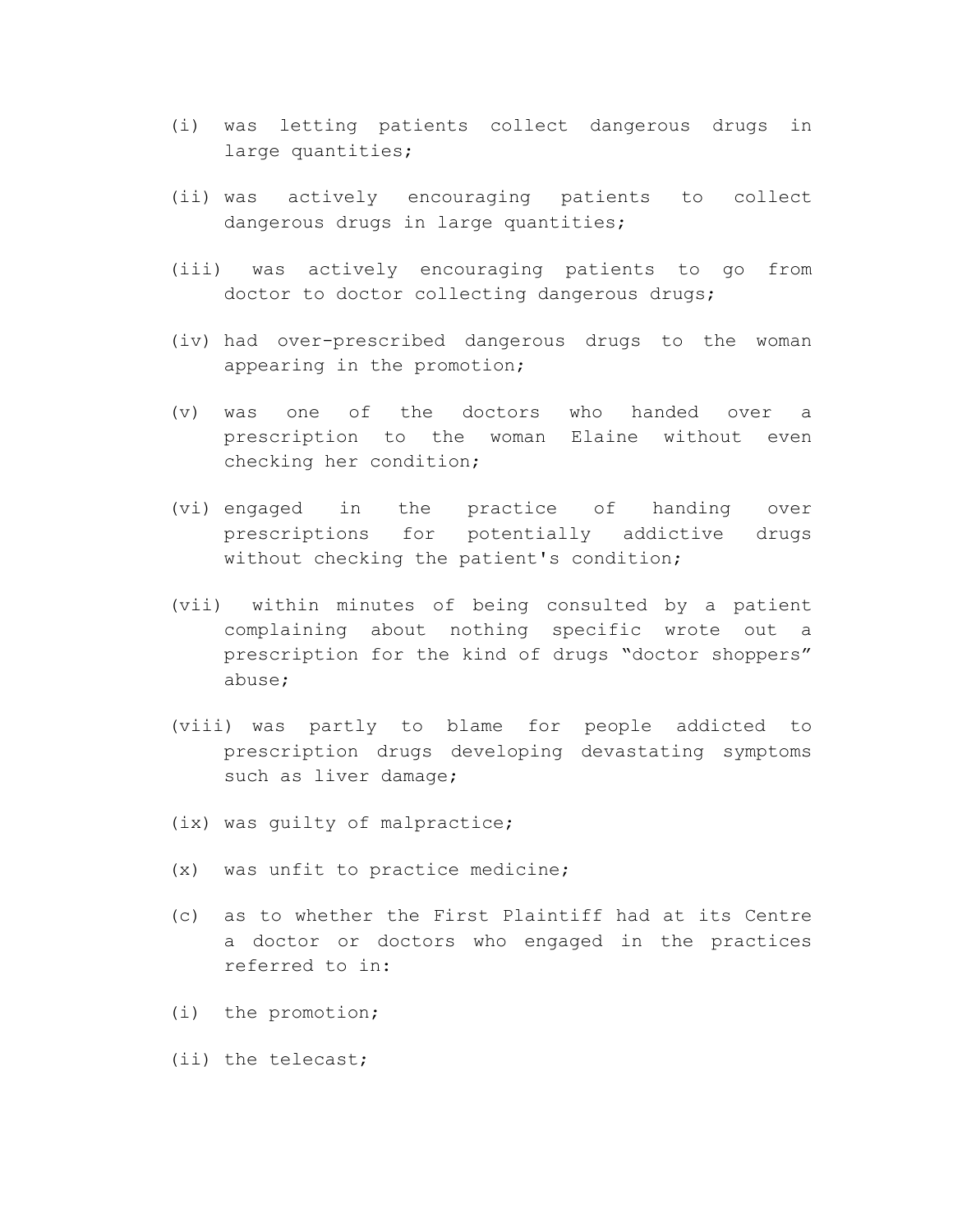- (d) as to whether the First Plaintiff permitted doctors at its Centre to engage in malpractice;
- (e) as to whether the Plaintiff's or either of them were too easily persuaded by people addicted to prescription drugs to prescribe the types of dangerous drugs "doctor shoppers" abuse;
- (f) as to whether the Plaintiff's or either of them were guilty of any, and if so what, wrongdoing;
- (g) as to whether the Plaintiff's or either of them had so conducted themselves as to give rise to a suspicion that they were quilty of any, and if so what, wrongdoing.
- 4. In the course of preparing the telecast:
- (a) was not film footage taken by the Defendant of the front of the premises of the Taringa 24 Hour Medical Centre at 191 Moggill Road and of signage at those premises including the words "24 Hour Medical Centre"?
- (b) if so, why were such images recorded?
- (c) were not such images broadcast in the course of the telecast?
- (d) if so, why were those images telecast?
- 5. In the course of preparing the telecast:
- (a) was not film and an audio recording secretly recorded by the Defendant or on the Defendant's behalf:
- (i) at the First Plaintiff's premises;
- (ii) in the course of a consultation with the Second Plaintiff?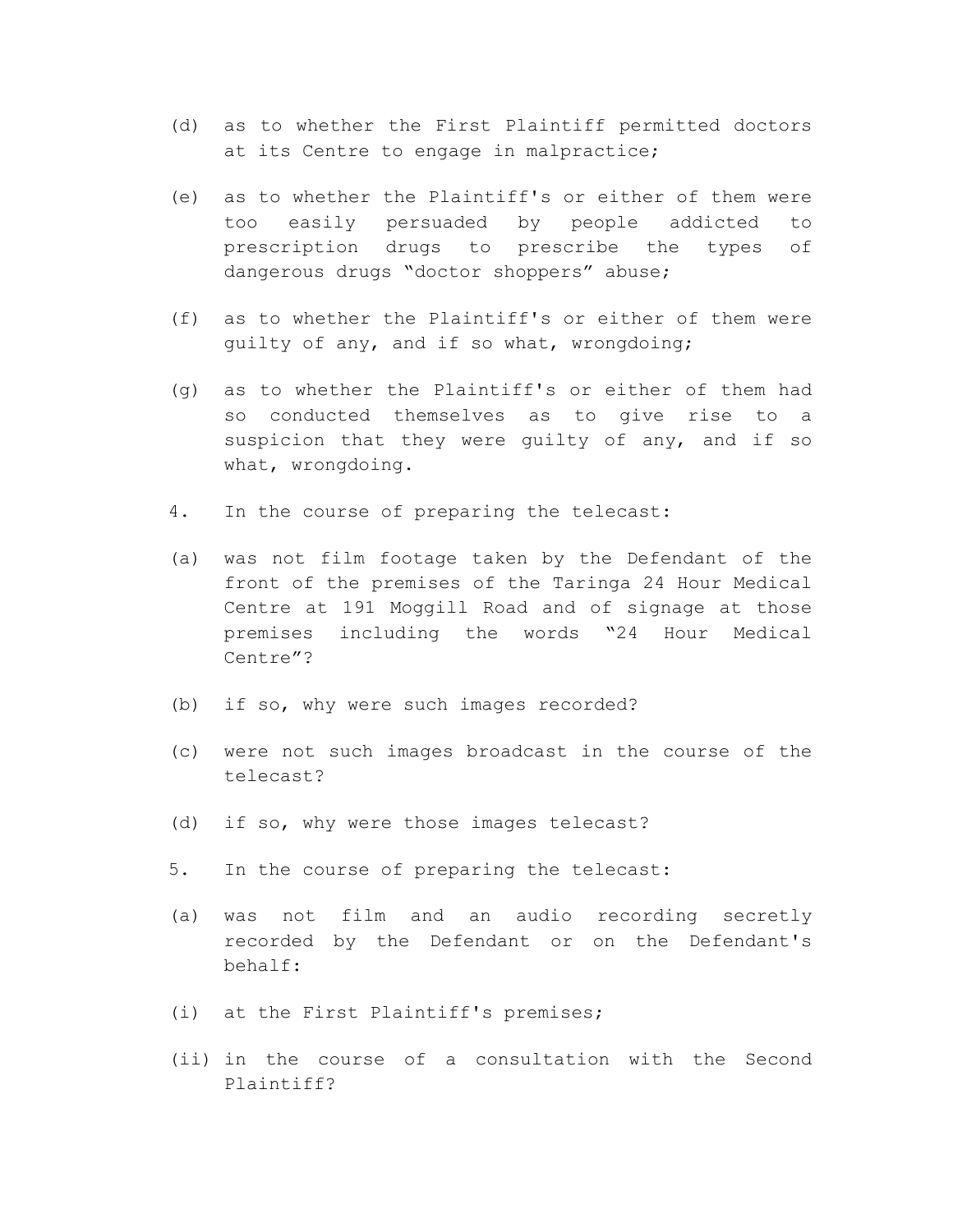- (b) if so, why were such images and sounds recorded?
- (c) were not such sounds and images broadcast in the course of the telecast?
- (d) if so, why were those images and sounds telecast?
- 6. At the time of broadcasting:
- (a) the promotion;
- (b) the telecast;

did the Defendant have any knowledge or belief as to whether:

- (i) viewers would identify the Plaintiff's or either of them;
- (ii) that the identity of the Plaintiff's or either of them would be circulated "on the grapevine";
- (iii) that the promotion and/or the telecast would arouse the curiosity of viewers, particularly members of the medical professional, about the identity of the doctor? depicted therein and the clinics at which they practised.
- 7.(a) Who was the person (hereinafter referred to as "the patient") who engaged in the consultation with the Second Plaintiff which was filmed at the First Plaintiff's premises (hereinafter referred to as "the consultation")?
- (b) By what process and by whom were:
- (i) film;
- (ii) audio recordings;
	- of the consultation edited?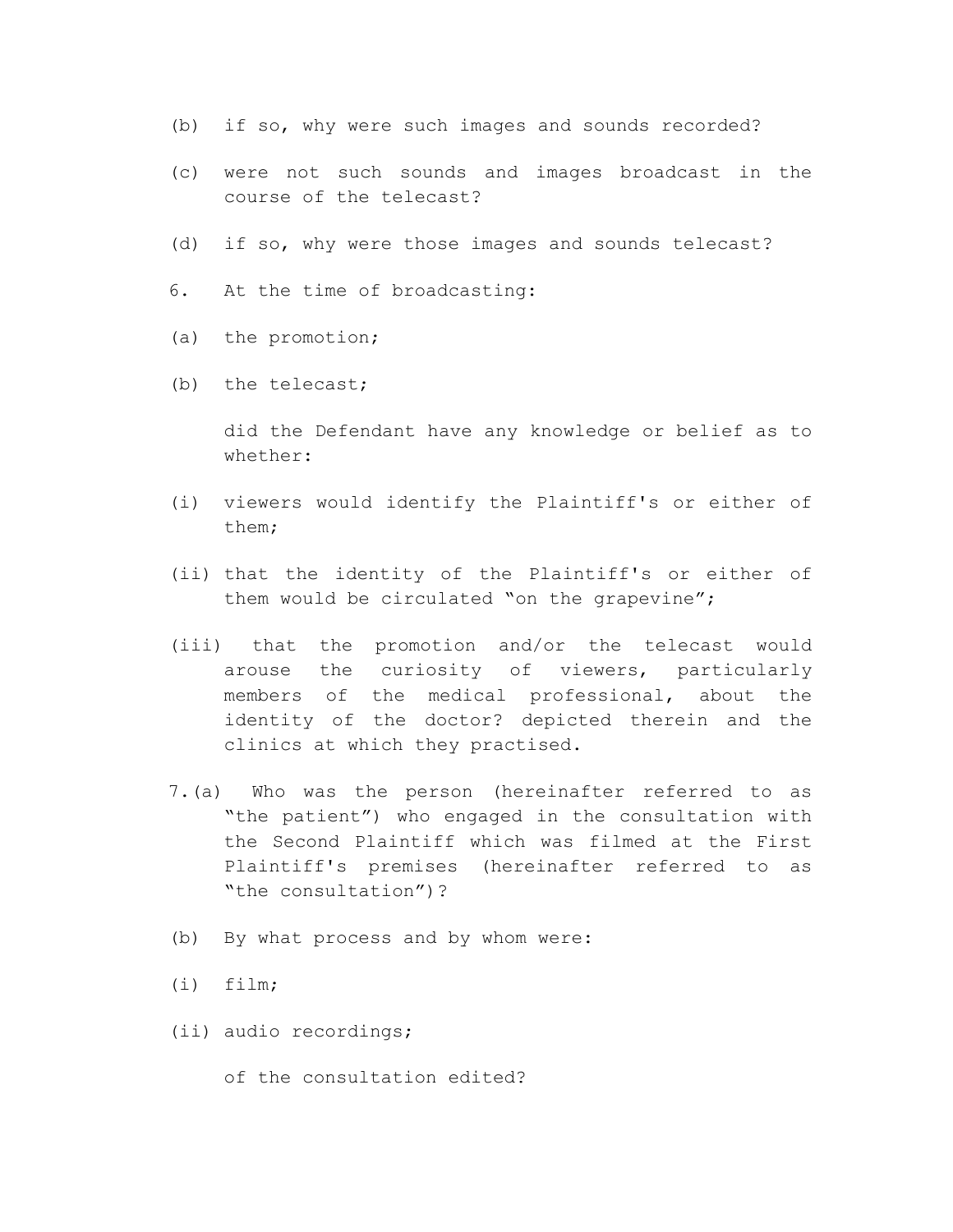8. At the time of:

- (a) the promotion;
- (b) the telecast;

did the Defendant have any, and if so what, belief:

- (i) as to the nature of the drug Normison;
- (ii) as to whether Normison is a "dangerous drug" as that term is commonly used;
- (iii) as to whether Normison is one of the kind of drugs "doctor shoppers" abuse?
- 9. Look at Annexure "A" of the Amended Defence and in particular the words "within minutes two out of three doctors were writing out prescriptions for the kind of drugs doctor shoppers abuse" and say:
- (a) was that statement true?
- (b) if so, what were the names and clinics of the two doctors or the two out of three doctors referred to in the statement?
- (c) was the Second Plaintiff one of the two doctors or one of the three doctors (stating which) referred to in the statement?
- (d) did not film of the Second Plaintiff appear at the part of the telecast at which the words "within minutes two out of three doctors were writing out prescriptions for the kind of drugs doctor shoppers abuse" were spoken?
- (e) did a researcher visit on behalf of the Defendant a series of doctors complaining about nothing specific?
- (f) if so: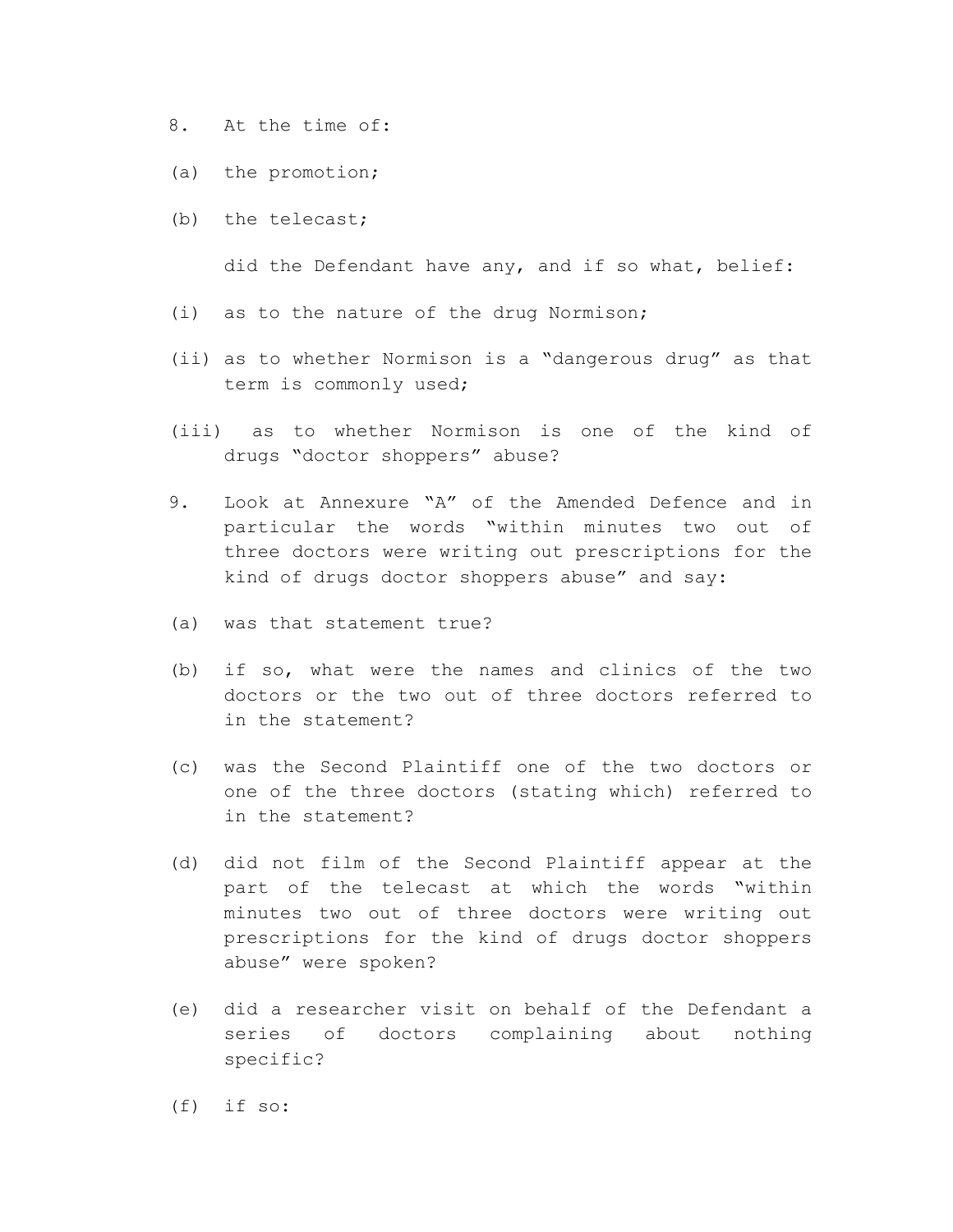- (i) who were those doctors?
- (ii) what information was obtained as a result of those visits?
- 10. In telecasting the promotion did the Defendant intend:
- (a) to convey any, and if so what, information concerning the Plaintiff's or either of them;
- (b) to convey any, and if so which, of the imputations pleaded in paragraph 8 of the Statement of Claim;
- (c) to convey any, and if so what, imputations concerning the Plaintiff's or either of them?
- (d) if the answer to Interrogatory (b) or (c) herein is in the affirmative, did the Defendant believe the imputation to be true?
- (e) if the answer to Interrogatory (b) herein is in the negative, did the Defendant give any consideration to the possibility that the promotion could be understood as conveying any, and if so which, of the imputations pleaded in paragraph 8 of the Statement of Claim?
- (f) if so, did the Defendant take any, and if so what, steps to prevent the broadcast from being so understood?
- 11. In telecasting the telecast did the Defendant intend:
- (a) to convey any, and if so what, information concerning the Plaintiff's or either of them;
- (b) to convey any, and if so which, of the imputations pleaded in paragraph 14 of the Statement of Claim;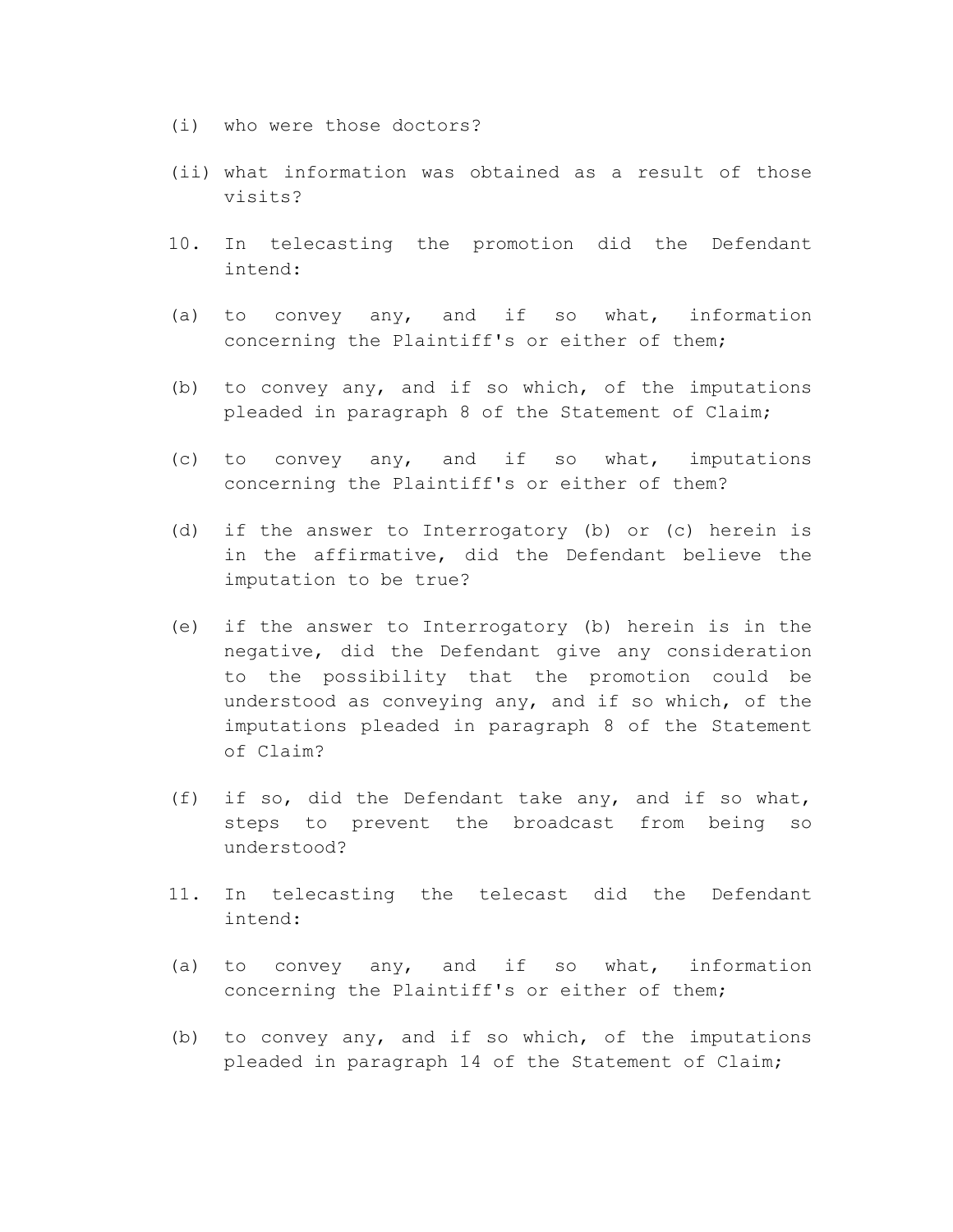- (c) to convey any, and if so what, imputations concerning the Plaintiff's or either of them?
- (d) if the answer to Interrogatory (b) or (c) herein is in the affirmative, did the Defendant believe the imputation to be true?
- (e) if the answer to Interrogatory (b) herein is in the negative, did the Defendant give any consideration to the possibility that the telecast could be understood as conveying any, and if so which, of the imputations pleaded in paragraph 14 of the Statement of Claim?
- (f) if so, did the Defendant take any, and if so what, steps to prevent the broadcast from being so understood?
- 12. Approximately how many viewers does the Defendant estimate viewed:
- (a) the telecast;
- (b) each promotion or advertisement for the telecast?
- 13. Look at the photocopy newspaper article annexed hereto and marked "A" and in particular the following words appearing therein:

"*That one-hour block, to a large degree, determines how you will perform for the rest of the night*'

'*Not totally but if you can do well from 6pm to 7pm you've got a better-than-even chance of doing well for the rest of prime-time. News and Today Tonight are the two local programmes that we can influence very heavily. Our concentration on those areas has paid off*.'"

and say:

(a) were not those words or words to like effect (hereinafter referred to as "Riley's statement")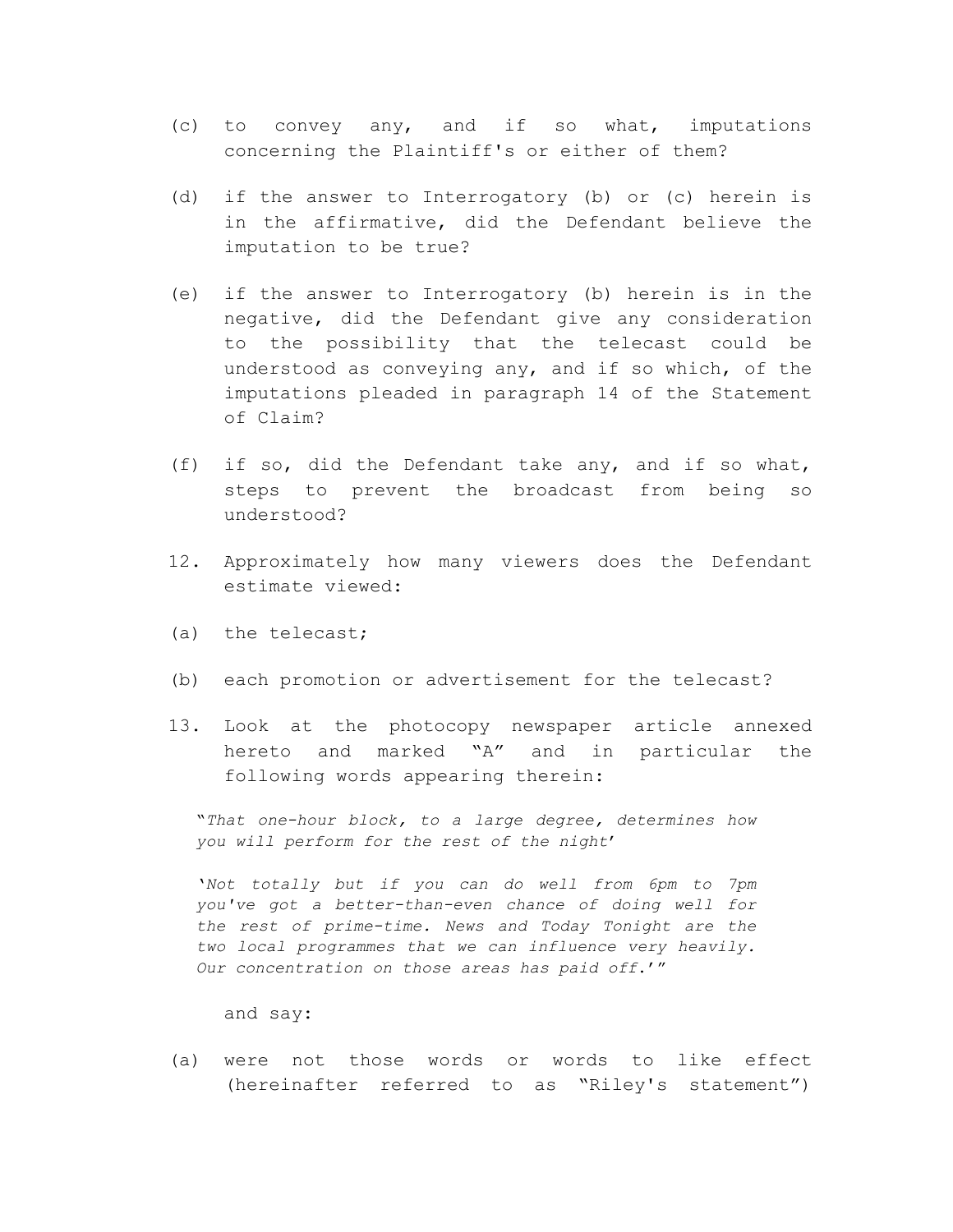said by the Defendant's managing director, Les Riley, in or about April 1997;

- (b) was not Riley's statement made by him in the course of his employment with the Defendant?
- (c) does not Riley's statement represent the views of the Defendant?
- (d) is not Riley's statement true?
- 14.(a) Is the Defendant wholly owned or controlled by a company or group of companies known as "the Seven Network"?
- (b) what is the net asset value of:
- (i) the Defendant;
- (ii) the Seven Network?
- (c) what net profits were earned in the financial year ended 30 June 1996 and in the financial year ended 30 June 1997 by:
- (i) the Defendant;

BETWEEN:

- (ii) the Seven Network?
- (d) What revenue, on average, was earned by the Defendant and/or by the Seven Network from advertising broadcast between 6pm and 7pm on weekday evenings in March 1997?

The Defendant is required to answer each of the above Interrogatories.

#### Solicitors for the Plaintiff's

In THE SUPREME COURT OF QUEENSLAND No. 2695 of 1997